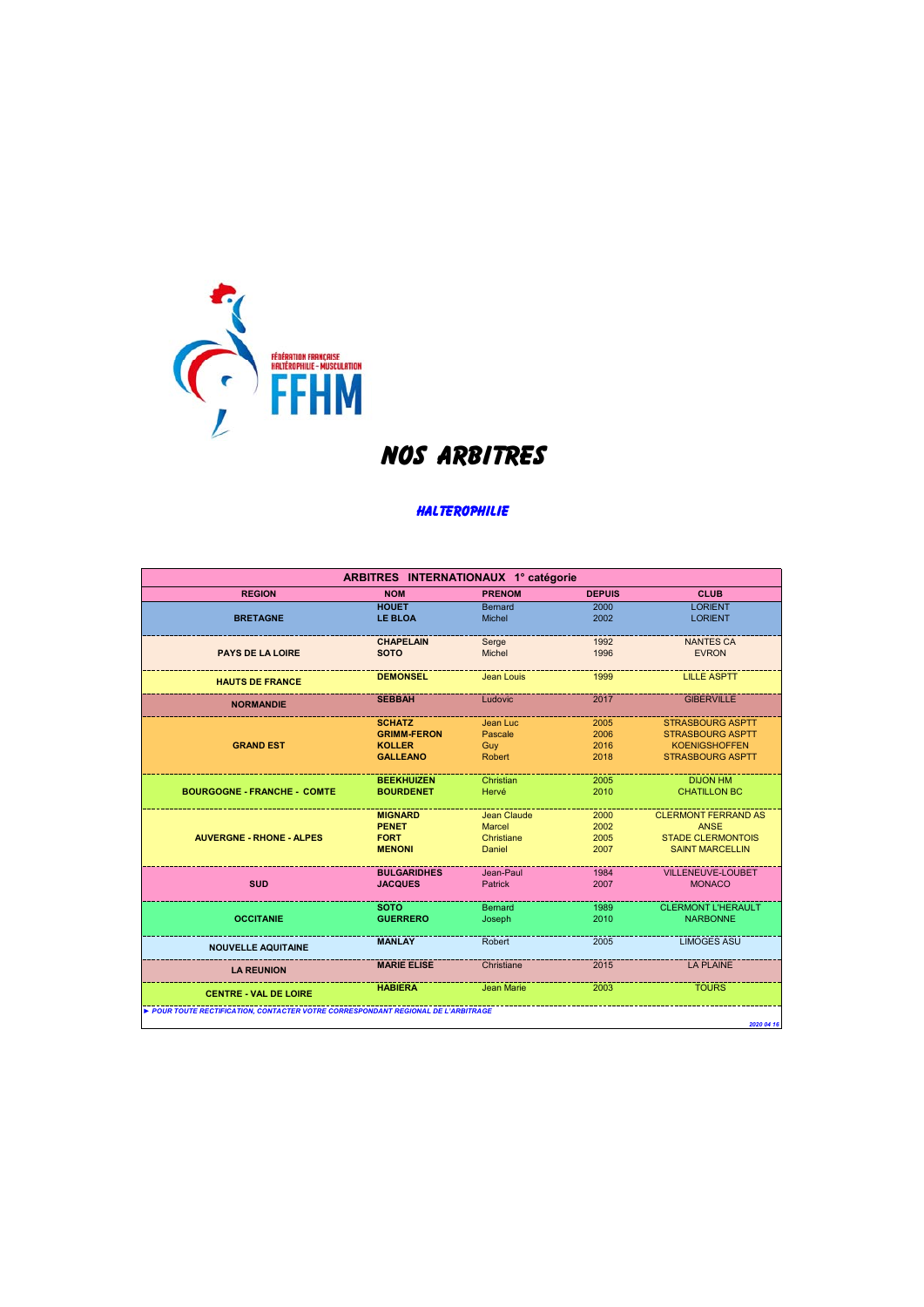| ARBITRES INTERNATIONAUX 2° catégorie                                            |                     |                    |               |                         |  |
|---------------------------------------------------------------------------------|---------------------|--------------------|---------------|-------------------------|--|
| <b>REGION</b>                                                                   | <b>NOM</b>          | <b>PRENOM</b>      | <b>DEPUIS</b> | <b>CLUB</b>             |  |
| <b>NORMANDIE</b>                                                                | <b>CORNEILLET</b>   | Jacques            | 1991          | <b>ALENCON</b>          |  |
| <b>AUVERGNE - RHONE - ALPES</b>                                                 | <b>COLEUR</b>       | Julien             | 2018          | <b>BOURG DE PEAGE</b>   |  |
|                                                                                 | <b>DESCHAINTRES</b> | André              | 1979          | <b>NEUILLY</b>          |  |
| <b>ILE DE FRANCE</b>                                                            | <b>BASSI-YVEN</b>   | Amandine           | 2018          | <b>RUEIL</b>            |  |
| <b>BOURGOGNE - FRANCHE - COMTE</b>                                              | <b>THOMAS</b>       | Pascal             | 2002          | <b>DIJON HM</b>         |  |
|                                                                                 | <b>CARNAT</b>       | <b>Bernard</b>     | 1985          | <b>SAINT AIGNAN</b>     |  |
| <b>CENTRE - VAL DE LOIRE</b>                                                    | <b>MOREAU</b>       | Serge              | 1994          | <b>TOURS</b>            |  |
| <b>PAYS DE LA LOIRE</b>                                                         | <b>MABIT</b>        | Sandrine           | 2010          | <b>NANTES CA</b>        |  |
|                                                                                 | <b>DEFRANCE</b>     | <b>Jean Claude</b> | 1994          | <b>COMINES</b>          |  |
| <b>HAUTS DE FRANCE</b>                                                          | <b>HELENA</b>       | Christophe         | 2003          | <b>SAINT POL</b>        |  |
|                                                                                 | <b>DUHAUTOY</b>     | David              | 2007          | <b>HIRSON</b>           |  |
|                                                                                 | <b>BONNAMANT</b>    | Marie-Hélène       | 2015          | <b>STRASBOURG</b>       |  |
| <b>GRAND EST</b>                                                                | <b>CEKIK</b>        | <b>Mehmet</b>      | 2015          | <b>ANDLAU</b>           |  |
|                                                                                 | <b>WELLER</b>       | Guillaume          | 2018          | <b>OBERNAI</b>          |  |
|                                                                                 | <b>BRUNET</b>       | Jean-Pierre        | 1983          | <b>MONTEUX</b>          |  |
|                                                                                 | <b>TERME</b>        | Aimé               | 1983          | AIX EN PROVENCE At.     |  |
|                                                                                 | <b>KRETTLY</b>      | <b>Marc</b>        | 1988          | <b>MONACO</b>           |  |
|                                                                                 | <b>TEYSSIER</b>     | <b>Denis</b>       | 1988          | <b>AVIGNON-SORGUES</b>  |  |
| <b>SUD</b>                                                                      | <b>FAUCHER</b>      | <b>Marcel</b>      | 1994          | <b>HYERES</b>           |  |
|                                                                                 | <b>DEVROE ROY</b>   | Paul               | 1996          | <b>COGOLIN</b>          |  |
|                                                                                 | <b>LANGENDORF</b>   | Catherine          | 2016          | <b>TOULON</b>           |  |
|                                                                                 | <b>BELMAS</b>       | Jean-Paul          | 2017          | <b>AVIGNON-SORGUES</b>  |  |
|                                                                                 | <b>MARC</b>         | José               | 1985          | <b>SAINT MEDARD</b>     |  |
| <b>NOUVELLE AQUITAINE</b>                                                       | <b>VINCENT</b>      | Guy                | 2002          | <b>LIMOGES AVA</b>      |  |
|                                                                                 | <b>MICHAUD</b>      | Jean Pierre        | 2010          | <b>BORDEAUX ASPOM</b>   |  |
|                                                                                 | <b>MORENO</b>       | Gérard             | 2001          | <b>PAMIERS</b>          |  |
| <b>OCCITANIE</b>                                                                | <b>BOSSIAN</b>      | David              | 2018          | <b>TOULOUSE</b>         |  |
|                                                                                 | <b>AVRIL</b>        | Joseph-Mario       | 2003          | <b>SAINT DENIS</b>      |  |
|                                                                                 | <b>GROSSET</b>      | Jean Pierre        | 2003          | <b>SAINT DENIS</b>      |  |
| <b>LA REUNION</b>                                                               | <b>MAREL</b>        | Pierre             | 2003          | <b>SAINTE MARIE PLS</b> |  |
|                                                                                 | <b>MAILLOT</b>      | <b>Mickael</b>     | 2013          | <b>LE TAMPON</b>        |  |
| POUR TOUTE RECTIFICATION, CONTACTER VOTRE CORRESPONDANT REGIONAL DE L'ARBITRAGE |                     |                    |               |                         |  |
|                                                                                 |                     |                    |               | 2020 04 16              |  |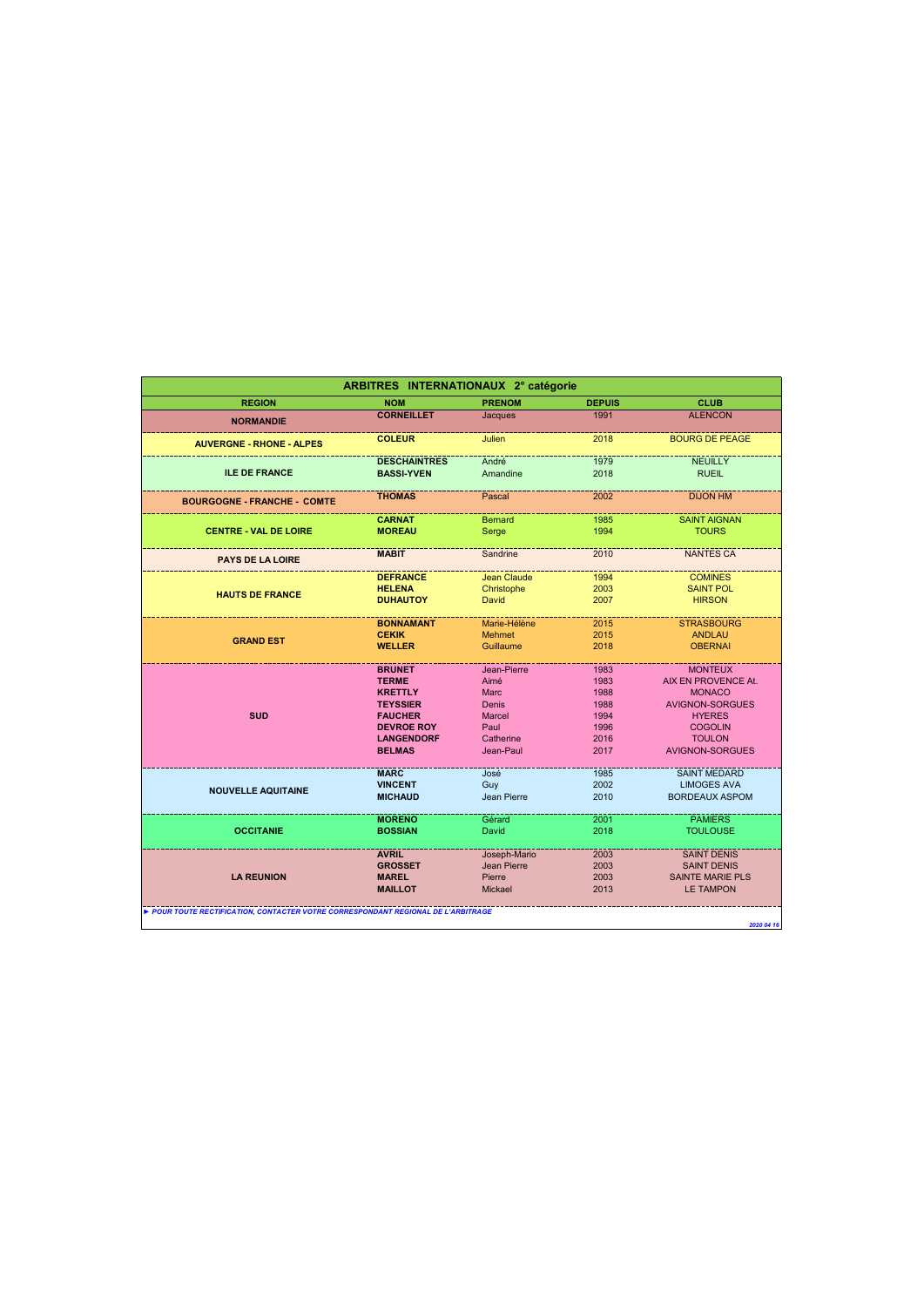|                                                                                               | <b>ARBITRES NATIONAUX</b> |                       |               |                                             |  |  |
|-----------------------------------------------------------------------------------------------|---------------------------|-----------------------|---------------|---------------------------------------------|--|--|
| <b>REGION</b>                                                                                 | <b>NOM</b>                | <b>PRENOM</b>         | <b>DEPUIS</b> | <b>CLUB</b>                                 |  |  |
|                                                                                               | <b>LEBRET</b>             | <b>Bernard</b>        | 1989          | <b>LE RHEU</b>                              |  |  |
|                                                                                               | <b>GUILLARD</b>           | Daniel                | 1990          | <b>LE RHEU</b>                              |  |  |
|                                                                                               | <b>KERNINON</b>           | Jean                  | 1998          | <b>QUIMPER</b>                              |  |  |
|                                                                                               | <b>BALCON</b>             | Christophe            | 1999          | <b>BRESTCrossfit</b>                        |  |  |
|                                                                                               | <b>DOLOT</b>              | Jean Pierre           | 2002          | <b>PLOUHINEC</b>                            |  |  |
|                                                                                               | <b>DUFLOT</b>             | Thierry               | 2003          | <b>PLOUHINEC</b>                            |  |  |
|                                                                                               | <b>TROUDET- EMAURE</b>    | Annabelle             | 2003          | <b>VANNES</b>                               |  |  |
|                                                                                               | <b>DOLOT</b>              | Céline                | 2005          | <b>PLOUHINEC</b>                            |  |  |
|                                                                                               | <b>LE GUERN</b>           | Alexandre             | 2005          | <b>QUIMPER</b>                              |  |  |
|                                                                                               | <b>VIOLAIN</b>            | Philippe              | 2005          | <b>BREST Crossfit</b>                       |  |  |
| <b>BRETAGNE</b>                                                                               | <b>HUET</b>               | Florian               | 2013          | <b>BREST Crossfit</b>                       |  |  |
|                                                                                               | <b>BIDEAU</b>             | Mathieu               | 2014          | <b>PLOUHINEC</b>                            |  |  |
|                                                                                               | <b>DEBIAIS</b>            | Claude                | 2014          | <b>SAINT AVE</b>                            |  |  |
|                                                                                               | <b>RABEZARA</b>           | Jeannot               | 2014          | <b>SAINT AVE</b>                            |  |  |
|                                                                                               | <b>BOUGET</b>             | Alexandre             | 2015          | <b>QUIMPER</b>                              |  |  |
|                                                                                               | <b>YVENOU</b>             | Jérôme                | 2016          | <b>LORIENT</b>                              |  |  |
|                                                                                               | <b>BERTIN</b>             | <b>Pierre Antoine</b> | 2017          | <b>LORIENT</b>                              |  |  |
|                                                                                               | <b>EMERY</b>              | Frédéric              | 2017          | <b>LORIENT</b>                              |  |  |
|                                                                                               | <b>SPINEC</b>             | Axel                  | 2017          | <b>QUIMPER</b>                              |  |  |
|                                                                                               | <b>DELAPLACE</b>          | Quentin               | 2019          | <b>VANNES AC</b>                            |  |  |
|                                                                                               |                           |                       |               |                                             |  |  |
|                                                                                               | <b>L'HERMIER</b>          | Joel                  | 1990          | <b>LAVAL VOUTRE</b>                         |  |  |
|                                                                                               | <b>LECHAT</b>             | Patrick               | 1990          | <b>EVRON</b>                                |  |  |
|                                                                                               | <b>GIFFARD</b>            | Dominique             | 1993          | <b>EVRON</b>                                |  |  |
|                                                                                               | <b>HELLOUIN</b>           | Jean Louis            | 1993          | <b>SAINT MARS</b>                           |  |  |
|                                                                                               | <b>PICHON</b>             | Stéphane              | 1995          | <b>EVRON</b>                                |  |  |
|                                                                                               | <b>MABIT</b>              | <b>Thierry</b>        | 1997          | <b>NANTES CA</b>                            |  |  |
|                                                                                               | <b>MEIGNEN</b>            | Denis                 | 1998          | <b>NANTES CA</b>                            |  |  |
|                                                                                               | <b>DESGROUAS</b>          | Chantal               | 2000          | <b>EVRON</b>                                |  |  |
| <b>PAYS DE LA LOIRE</b>                                                                       | <b>BELLIER</b>            | Sébastien             | 2001          | <b>SAINT BREVIN</b>                         |  |  |
|                                                                                               | <b>QUINTIN</b>            | Cyrille               | 2003          | <b>REZE UFH</b>                             |  |  |
|                                                                                               | <b>COGNON</b>             | Charléne              | 2004          | <b>LAVAL VOUTRE</b>                         |  |  |
|                                                                                               | <b>VEILLARD</b>           | Miguel                | 2006          | <b>LAVAL VOUTRE</b>                         |  |  |
|                                                                                               | <b>BRUN</b>               | Anthony               | 2017          | <b>ANGERS</b>                               |  |  |
|                                                                                               | <b>DOROKHINE</b>          | Michel                | 2018          | <b>SAVENAY</b>                              |  |  |
|                                                                                               | <b>COGNON</b>             | Jonathan              | 2019          | <b>LAVAL VOUTRE</b>                         |  |  |
|                                                                                               | <b>PICHON</b>             | Daniel                |               | LA FLECHE ASBG                              |  |  |
|                                                                                               | <b>DUVERGE</b>            | Jean Marie            | 1976          | <b>SAINT MEDARD</b>                         |  |  |
|                                                                                               | <b>COYNEL</b>             | Patrick               | 1977          | <b>MONT DE MARSAN</b>                       |  |  |
|                                                                                               | <b>FOUGERET</b>           | Guy                   | 1989          | SAINT JEAN D'ANGELY                         |  |  |
|                                                                                               | <b>SAUNIER</b>            | Roland                | 1999          | <b>SAINT MEDARD</b>                         |  |  |
|                                                                                               | <b>DALMON</b>             | Gael                  | 2010          | SAINT JEAN D'ANGELY                         |  |  |
|                                                                                               | <b>HORAITIS</b>           | Dimitri               | 2011          | <b>SAINT MEDARD</b>                         |  |  |
|                                                                                               | <b>MASSIP</b>             | Annie                 | 2011          | <b>LA TESTE</b>                             |  |  |
|                                                                                               | <b>DE PUYTORAC</b>        | Xavier                | 2012          | <b>BORDEAUX ASPOM</b>                       |  |  |
| <b>NOUVELLE AQUITAINE</b>                                                                     | <b>DESBORDES</b>          | Jean Pierre           | 2013          |                                             |  |  |
|                                                                                               | <b>VAN DEN KERKHOF</b>    | Patrick               | 2013          | <b>LIMOGES AVA</b><br><b>MONT DE MARSAN</b> |  |  |
|                                                                                               | <b>ZAMBON</b>             |                       | 2014          | LE BOUSCAT                                  |  |  |
|                                                                                               | <b>LECOMTE</b>            | Thierry<br>Pascal     | 2016          |                                             |  |  |
|                                                                                               | <b>RIGAUD</b>             | Dahbia                | 2017          | <b>SAINT MEDARD</b><br><b>SAINT MEDARD</b>  |  |  |
|                                                                                               | SEIJO-LOPEZ               | Rémi                  | 2019          | <b>TULLE</b>                                |  |  |
|                                                                                               | <b>FERNANDES</b>          | José                  | 2020          | SAINT JEAN D'ANGELY                         |  |  |
|                                                                                               |                           |                       |               |                                             |  |  |
|                                                                                               | <b>COLLINOT</b>           | Jean Claude           | 1983          | POINTE A PITRE - 971                        |  |  |
|                                                                                               | <b>BOURGAREL</b>          | Jean Bernard          | 2016          | POINTE A PITRE - 971                        |  |  |
|                                                                                               | <b>BOURGET</b>            | <b>Thomas</b>         | 2016          | POINTE A PITRE - 971                        |  |  |
| <b>GUADELOUPE</b>                                                                             | JACOBY-KOALY              | Gilbert               | 2016          | POINTE A PITRE - 971                        |  |  |
|                                                                                               | <b>NAJOS</b>              | Christophe            | 2016          | POINTE A PITRE - 971                        |  |  |
|                                                                                               | <b>GOMARD</b>             | <b>Bernard</b>        |               | POINTE A PITRE - 971                        |  |  |
|                                                                                               |                           |                       |               |                                             |  |  |
| <b>LA REUNION</b>                                                                             | <b>HOARAU</b>             | José                  | 2015          | <b>LE TAMPON</b>                            |  |  |
| POUR TOUTE RECTIFICATION, CONTACTER VOTRE CORRESPONDANT REGIONAL DE L'ARBITRAGE<br>2020 04 16 |                           |                       |               |                                             |  |  |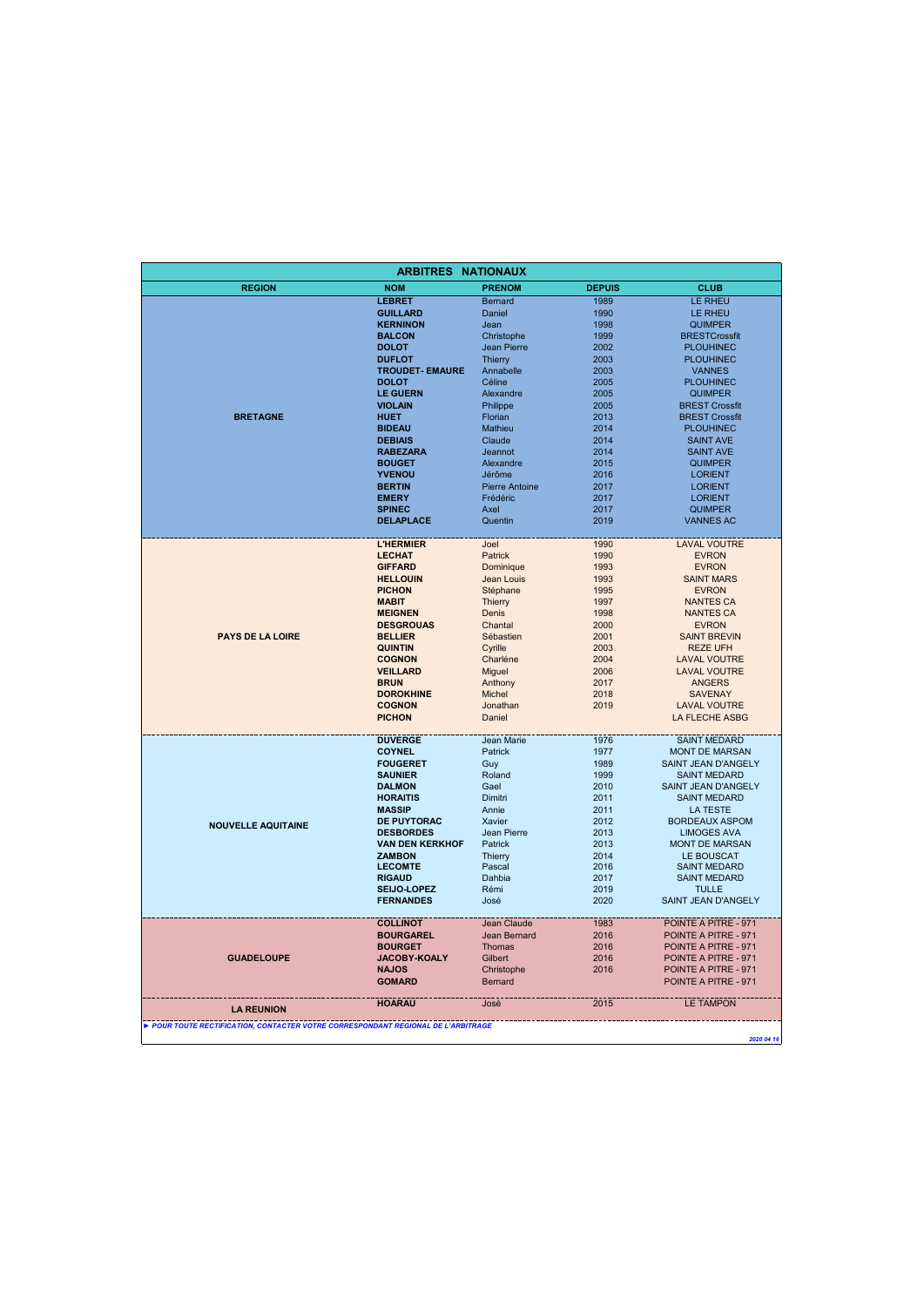| <b>ARBITRES NATIONAUX (suite)</b>                                               |                                          |                                      |               |                                             |  |
|---------------------------------------------------------------------------------|------------------------------------------|--------------------------------------|---------------|---------------------------------------------|--|
| <b>REGION</b>                                                                   | <b>NOM</b>                               | <b>PRENOM</b>                        | <b>DEPUIS</b> | <b>CLUB</b>                                 |  |
|                                                                                 | <b>CANTUEL</b>                           | Michel                               | 1986          | <b>GENNEVILLIERS</b>                        |  |
|                                                                                 | <b>GIRARD</b>                            | <b>Bruno</b>                         | 1994          | <b>RUEIL</b>                                |  |
|                                                                                 | <b>COLIN</b>                             | Gilbert                              | 1996          | <b>FRANCONVILLE</b>                         |  |
|                                                                                 | <b>DESCHAINTRES</b>                      | Daniel                               | 2000          | <b>NEUILLY</b>                              |  |
|                                                                                 | <b>RODET</b>                             | Philippe                             | 2000          | <b>RUEIL</b>                                |  |
|                                                                                 | <b>JOUBLIN</b><br><b>LATOUR</b>          | Loïc<br>Claude                       | 2001<br>2001  | <b>TORCY</b><br><b>RUEIL</b>                |  |
|                                                                                 | <b>LAAJOUNE</b>                          | Nourredine                           | 2003          | <b>GENNEVILLIERS</b>                        |  |
|                                                                                 | <b>MAS</b>                               | Jean-Philippe                        | 2003          | <b>NEUILLY</b>                              |  |
|                                                                                 | <b>DRENO</b>                             | Bernard                              | 2005          | <b>CHAVILLE</b>                             |  |
|                                                                                 | <b>LASSARA</b>                           | Jacques                              | 2009          | <b>FRANCONVILLE</b>                         |  |
|                                                                                 | <b>CARRE</b>                             | Julien                               | 2010          | <b>BLANC MESNIL</b>                         |  |
|                                                                                 | <b>DRENO</b>                             | Eva                                  | 2010          | <b>CHAVILLE</b>                             |  |
|                                                                                 | <b>CHANUT</b>                            | Gilles                               | 2011          | <b>CACHAN</b>                               |  |
|                                                                                 | <b>GRANJON</b>                           | Gauthier (p)                         | 2011          | <b>CACHAN</b>                               |  |
|                                                                                 | <b>SUNAR</b>                             | Erdal                                | 2011          | <b>PARIS USM</b>                            |  |
| <b>ILE DE FRANCE</b>                                                            | <b>EL EMARY</b>                          | Ali                                  | 2015          | <b>NEUILLY</b>                              |  |
|                                                                                 | <b>KAMDEN</b>                            | Claude                               | 2015          | <b>NEUILLY</b>                              |  |
|                                                                                 | <b>BALLOUX</b>                           | Jean Pierre                          | 2016          | <b>SAINT MAUR</b>                           |  |
|                                                                                 | <b>BALLOUX</b>                           | <b>Nicolas</b>                       | 2016          | <b>SAINT MAUR</b>                           |  |
|                                                                                 | <b>LE VIENNESSE</b>                      | Tony                                 | 2016          | <b>CHELLES</b>                              |  |
|                                                                                 | <b>AKKACHA</b>                           | Mohamed                              | 2017          | <b>MANTES</b>                               |  |
|                                                                                 | <b>CHANE KUNE</b><br><b>NIGON</b>        | Guillaume<br>Armelle                 | 2017<br>2017  | <b>MONTMARTRE</b><br><b>RUEIL</b>           |  |
|                                                                                 | <b>BLANCHET</b>                          | Dominique                            | 2019          | <b>PARIS USM</b>                            |  |
|                                                                                 | <b>LASSARA</b>                           | Agnés                                | 2019          | <b>FRANCONVILLE</b>                         |  |
|                                                                                 | <b>GUIBERT</b>                           | Pauline                              | 2020          | <b>SAINT MAUR</b>                           |  |
|                                                                                 | <b>LE VIENNESSE</b>                      | Marjorie                             | 2020          | <b>CHELLES</b>                              |  |
|                                                                                 | <b>LE VIENNESSE</b>                      | Stéphane                             | 2020          | <b>CHELLES</b>                              |  |
|                                                                                 | <b>ABSIL</b>                             | Jean-Michel                          |               | <b>RUEIL</b>                                |  |
|                                                                                 | <b>DEBOFFE</b>                           | Jacques                              |               | <b>SAINT MAUR</b>                           |  |
|                                                                                 | <b>DESCAMPS</b>                          | <b>Bernard</b>                       |               | <b>CHAVILLE</b>                             |  |
|                                                                                 | <b>RONTARD</b>                           | <b>Didier</b>                        |               | <b>MONTMARTRE</b>                           |  |
|                                                                                 | <b>DUVAL</b>                             | <b>Bernard</b>                       | 1999          | <b>GIBERVILLE</b>                           |  |
|                                                                                 | COCQ                                     | Francine                             | 2004          | <b>CAEN CHM</b>                             |  |
|                                                                                 | <b>CANIVET</b>                           | Dominique                            | 2007          | <b>SAINT LO</b>                             |  |
| <b>NORMANDIE</b>                                                                | <b>DUMARAIS</b><br><b>GONCALVES</b>      | <b>Melissa</b><br><b>Luis Manuel</b> | 2010<br>2011  | <b>CAEN CHM</b><br><b>SAINT LO</b>          |  |
|                                                                                 | <b>MICHEL</b>                            | Aurore                               | 2019          | <b>CAEN CHM</b>                             |  |
|                                                                                 |                                          |                                      |               |                                             |  |
|                                                                                 | <b>SCHIETTECATE</b>                      | Sylvère                              | 1977          | <b>SENLIS</b>                               |  |
|                                                                                 | <b>CARPENTIER</b><br><b>LE MORT</b>      | Jean-Pierre                          | 1980<br>1981  | <b>MOISLAINS</b>                            |  |
|                                                                                 | <b>HELENA</b>                            | Jean<br>Charles                      | 1984          | <b>BEAUVAIS</b><br><b>SAINT POL SUR MER</b> |  |
|                                                                                 | <b>PERAIRE</b>                           | <b>Bruno</b>                         | 1993          | <b>PERONNE</b>                              |  |
|                                                                                 | <b>ANDRIEUX</b>                          | Virginie                             | 1999          | <b>LA FERTE MILON</b>                       |  |
|                                                                                 | <b>FRANCHOIS</b>                         | Jean-Louis                           | 2002          | <b>SAINT POL SUR MER</b>                    |  |
|                                                                                 | <b>LEFEVRE</b>                           | <b>Patrick</b>                       | 2002          | <b>ROSENDAEL</b>                            |  |
|                                                                                 | <b>NEUSY</b>                             | Jean-Marc                            | 2002          | <b>SALLAUMINES</b>                          |  |
|                                                                                 | <b>DEROP</b>                             | Philippe                             | 2005          | <b>SAINT QUENTIN</b>                        |  |
|                                                                                 | <b>DEFRANCE</b>                          | Jean-Marc                            | 2006          | <b>COMINES</b>                              |  |
|                                                                                 | <b>JEROME</b>                            | Jean-Yves                            | 2006          | <b>SENLIS</b>                               |  |
| <b>HAUTS DE FRANCE</b>                                                          | <b>DA SILVA AMORIM</b><br><b>RIQUIER</b> | José<br>Daniel                       | 2007<br>2007  | <b>SENLIS</b><br><b>LOMME</b>               |  |
|                                                                                 | <b>ANDRIEUX</b>                          | <b>Nicolas</b>                       | 2010          | LA FERTE MILON                              |  |
|                                                                                 | <b>PAPA</b>                              | Jean-Claude                          | 2010          | <b>ROSENDAEL</b>                            |  |
|                                                                                 | <b>CLABAUT</b>                           | Robert                               | 2011          | <b>AMIENS</b>                               |  |
|                                                                                 | <b>JEROME</b>                            | <b>Alexis</b>                        | 2011          | <b>VILLERS BRETONNEUX</b>                   |  |
|                                                                                 | <b>JEROME</b>                            | <b>Florence</b>                      | 2011          | <b>SENLIS</b>                               |  |
|                                                                                 | <b>JEROME</b>                            | Kevin                                | 2011          | <b>SALEUX</b>                               |  |
|                                                                                 | <b>CRETON</b>                            | Sandy                                | 2013          | <b>SAINT QUENTIN</b>                        |  |
|                                                                                 | <b>ARANJO</b>                            | Caroline                             | 2015          | <b>VILLERS BRETONNEUX</b>                   |  |
|                                                                                 | <b>BROUETTE</b><br><b>CHEVALLIER ROY</b> | Valérie<br>Célia                     | 2015<br>2015  | <b>MOISLAINS</b><br>LA FERTE MILON          |  |
|                                                                                 | <b>ROHAUX</b>                            | Florian                              | 2017          | <b>SALEUX</b>                               |  |
|                                                                                 | <b>POUILLAUDE</b>                        | Dominique                            | 2019          | <b>ROISEL</b>                               |  |
|                                                                                 |                                          |                                      |               |                                             |  |
| POUR TOUTE RECTIFICATION, CONTACTER VOTRE CORRESPONDANT REGIONAL DE L'ARBITRAGE |                                          |                                      |               | 2020 04 16                                  |  |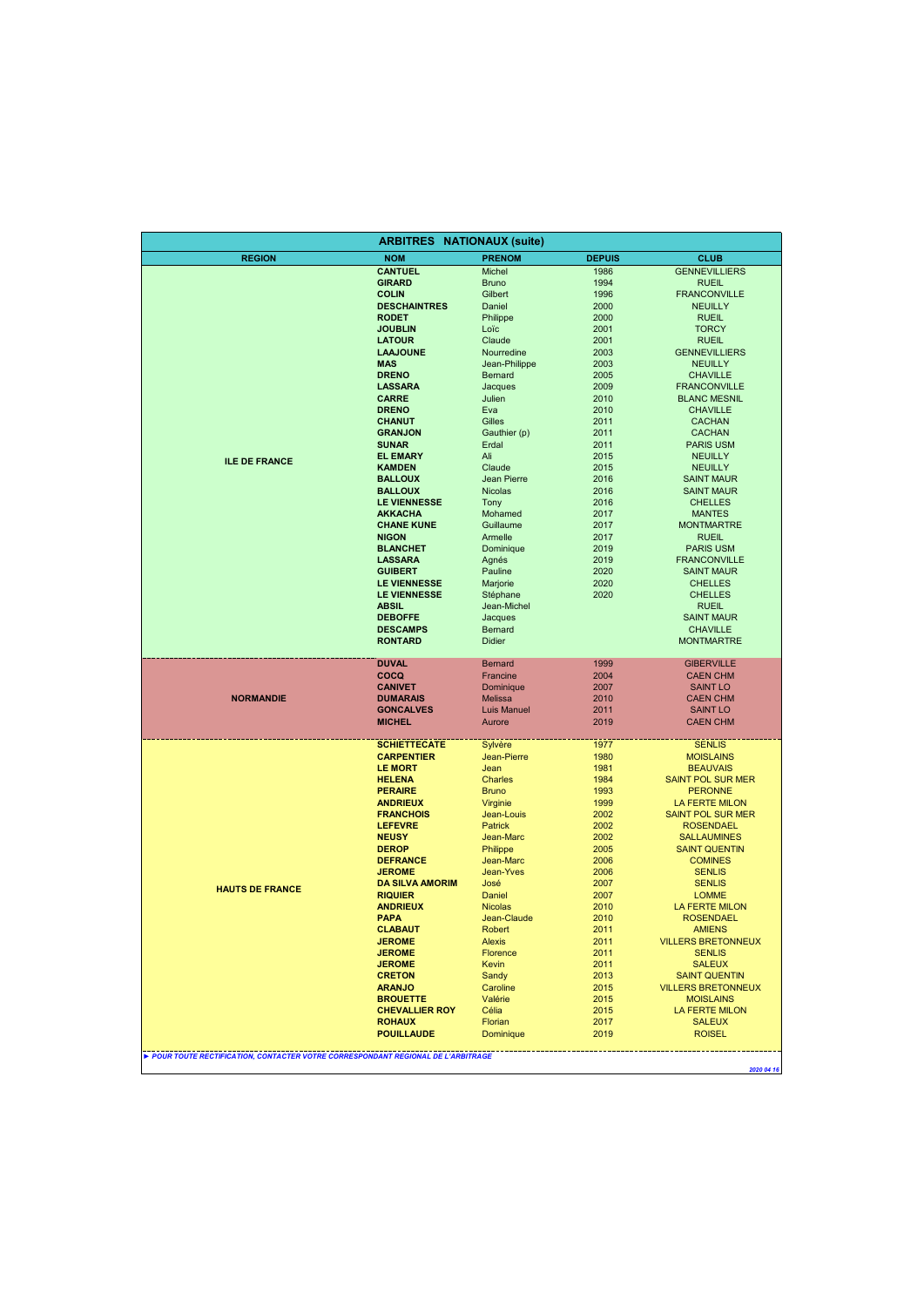| <b>ARBITRES NATIONAUX (suite)</b>                                               |                                 |                             |               |                                  |  |
|---------------------------------------------------------------------------------|---------------------------------|-----------------------------|---------------|----------------------------------|--|
| <b>REGION</b>                                                                   | <b>NOM</b>                      | <b>PRENOM</b>               | <b>DEPUIS</b> | <b>CLUB</b>                      |  |
|                                                                                 | <b>DULOQUIN</b>                 | Daniel                      | 1975          | <b>REIMS HM</b>                  |  |
|                                                                                 | <b>PERRIER</b>                  | <b>Bernard</b>              | 1986          | <b>LANEUVEVILLE HMS</b>          |  |
|                                                                                 | <b>BENSCH</b>                   | André                       | 1988          | <b>SELESTAT</b>                  |  |
|                                                                                 | <b>BAUMEYER</b>                 | Alain                       | 1995          | <b>SELESTAT</b>                  |  |
|                                                                                 | <b>BROGLIN</b>                  | Jean Henri                  | 1996          | <b>WITTENHEIM</b>                |  |
|                                                                                 | <b>BRUA</b>                     | Freddy                      | 1996          | <b>DURSTEL</b>                   |  |
|                                                                                 | <b>FONDEUR</b>                  | Claude                      | 1997          | <b>VALLEROY AUBOUE</b>           |  |
|                                                                                 | <b>BAECHLER</b>                 | Claude                      | 1999          | <b>REIMS HM</b>                  |  |
|                                                                                 | <b>GUDIN</b><br><b>POURCHET</b> | <b>Jean Louis</b><br>Pascal | 1999<br>1999  | <b>LANGRES</b><br><b>LANGRES</b> |  |
|                                                                                 | <b>GUDIN</b>                    | Marlène                     | 2000          | <b>LANGRES</b>                   |  |
|                                                                                 | <b>JOBARD</b>                   | <b>Danielle</b>             | 2000          | <b>FAMECK</b>                    |  |
|                                                                                 | <b>HOMMEL</b>                   | Gérard                      | 2001          | <b>HAGUENAU</b>                  |  |
|                                                                                 | <b>FORGIARINI</b>               | Eugène                      | 2002          | <b>DORLISHEIM</b>                |  |
|                                                                                 | <b>ALBRECHT</b>                 | Robert                      | 2003          | <b>STRASBOURG</b>                |  |
|                                                                                 | <b>DOS SANTOS</b>               | Ernest                      | 2004          | <b>REIMS HM</b>                  |  |
|                                                                                 | <b>BAECHLER</b>                 | David                       | 2005          | <b>REIMS HM</b>                  |  |
|                                                                                 | <b>CHIQUET</b>                  | Agnès                       | 2005          | <b>OBERNAI</b>                   |  |
|                                                                                 | <b>BARTHEN</b>                  | Jean-Paul                   | 2006          | <b>PETITE ROSSELLE</b>           |  |
| <b>GRAND EST</b>                                                                | <b>FROIDEVAUX</b>               | Pascal                      | 2006          | <b>WITTENHEIM</b>                |  |
|                                                                                 | <b>MALINI</b>                   | <b>Didier</b>               | 2006          | <b>PETITE ROSSELLE</b>           |  |
|                                                                                 | <b>MANNY</b>                    | Sylvie                      | 2007          | <b>UNGERSHEIM</b>                |  |
|                                                                                 | <b>COUSIN</b>                   | Emilie                      | 2009          | <b>SAINTE SAVINE</b>             |  |
|                                                                                 | <b>EBERLING</b>                 | Cathie                      | 2009          | <b>DORLISHEIM</b>                |  |
|                                                                                 | <b>FONDEUR</b>                  | Jacques                     | 2009          | <b>VALLEROY AUBOUE</b>           |  |
|                                                                                 | <b>OMAY</b>                     | <b>Buhran</b>               | 2010          | PETITE ROSSELLE                  |  |
|                                                                                 | <b>LASNE</b>                    | Pascal                      | 2011          | <b>UNGERSHEIM</b>                |  |
|                                                                                 | <b>WITKOWSKI</b>                | Dagmar                      | 2012          | <b>STRASBOURG</b>                |  |
|                                                                                 | <b>CAQUEUX</b>                  | Yaël                        | 2013          | <b>UNGERSHEIM</b>                |  |
|                                                                                 | <b>PARISET</b>                  | Vincent                     | 2013          | <b>DURSTEL</b>                   |  |
|                                                                                 | <b>VOGEL</b>                    | Franck                      | 2013          | <b>ANDLAU</b>                    |  |
|                                                                                 | <b>BRANDT</b>                   | Eric                        | 2014          | <b>BRUMATH</b>                   |  |
|                                                                                 | <b>EBERLING</b>                 | Anne                        | 2015          | <b>DORLISHEIM</b>                |  |
|                                                                                 | <b>ALVES</b>                    | <b>Michel</b>               | 2016          | <b>NANCY</b>                     |  |
|                                                                                 | <b>GERBER</b>                   | Sébastien                   | 2016          | <b>OBERNAI</b>                   |  |
|                                                                                 | <b>PREDY</b>                    | Anais                       | 2017          | <b>HAGUENAU</b>                  |  |
|                                                                                 | <b>DE GRUTTOLA</b>              | Romain                      | 2019          | <b>WITTENHEIM</b>                |  |
|                                                                                 | <b>TISSEUR</b>                  | Alain                       | 1985          | <b>CHATEAUROUX</b>               |  |
|                                                                                 | <b>LETELLIER</b>                | <b>Brigitte</b>             | 2003          | <b>CHARTRES</b>                  |  |
|                                                                                 | <b>LETELLIER</b>                | Philippe                    | 2003          | <b>CHARTRES</b>                  |  |
|                                                                                 | <b>LUCIANO</b>                  | Antoine                     | 2005          | <b>ORLEANS</b>                   |  |
| <b>CENTRE - VAL DE LOIRE</b>                                                    | COT                             | Pascal                      | 2008          | <b>TOURS</b>                     |  |
|                                                                                 | <b>BOURBONNAIS</b>              | Grégory                     | 2015          | <b>TOURS</b>                     |  |
|                                                                                 | <b>MOQUART</b>                  | Philippe                    | 2019          | <b>ORLEANS</b>                   |  |
|                                                                                 | <b>NANIEV</b>                   | Zakhar                      | 2019          | <b>ORLEANS</b>                   |  |
|                                                                                 | <b>MOISSON</b>                  | <b>Benoit</b>               | 1995          | <b>VAUZELLE</b>                  |  |
|                                                                                 | <b>NICOLAE</b>                  | Florin                      | 2002          | <b>AVALLON</b>                   |  |
|                                                                                 | <b>THOMAS</b>                   | Pascale                     | 2006          | <b>DIJON HM</b>                  |  |
| <b>BOURGOGNE - FRANCHE - COMTE</b>                                              | <b>CORNE</b>                    | Jean-Pierre                 | 2008          | <b>CHATILLON BC</b>              |  |
|                                                                                 | <b>GROSJEAN</b>                 | <b>Marc</b>                 | 2012          | <b>LUXEUIL</b>                   |  |
|                                                                                 | <b>DURIC</b>                    | <b>Sifet</b>                | 2017          | <b>LUXEUIL</b>                   |  |
|                                                                                 | <b>PERNET</b>                   | Fanny                       | 2017          | <b>LUXEUIL</b>                   |  |
|                                                                                 | <b>LOISEAU</b>                  | Corinne                     | 2019          | <b>LUXEUIL</b>                   |  |
| POUR TOUTE RECTIFICATION, CONTACTER VOTRE CORRESPONDANT REGIONAL DE L'ARBITRAGE |                                 |                             |               |                                  |  |
|                                                                                 |                                 |                             |               | 2020 04 16                       |  |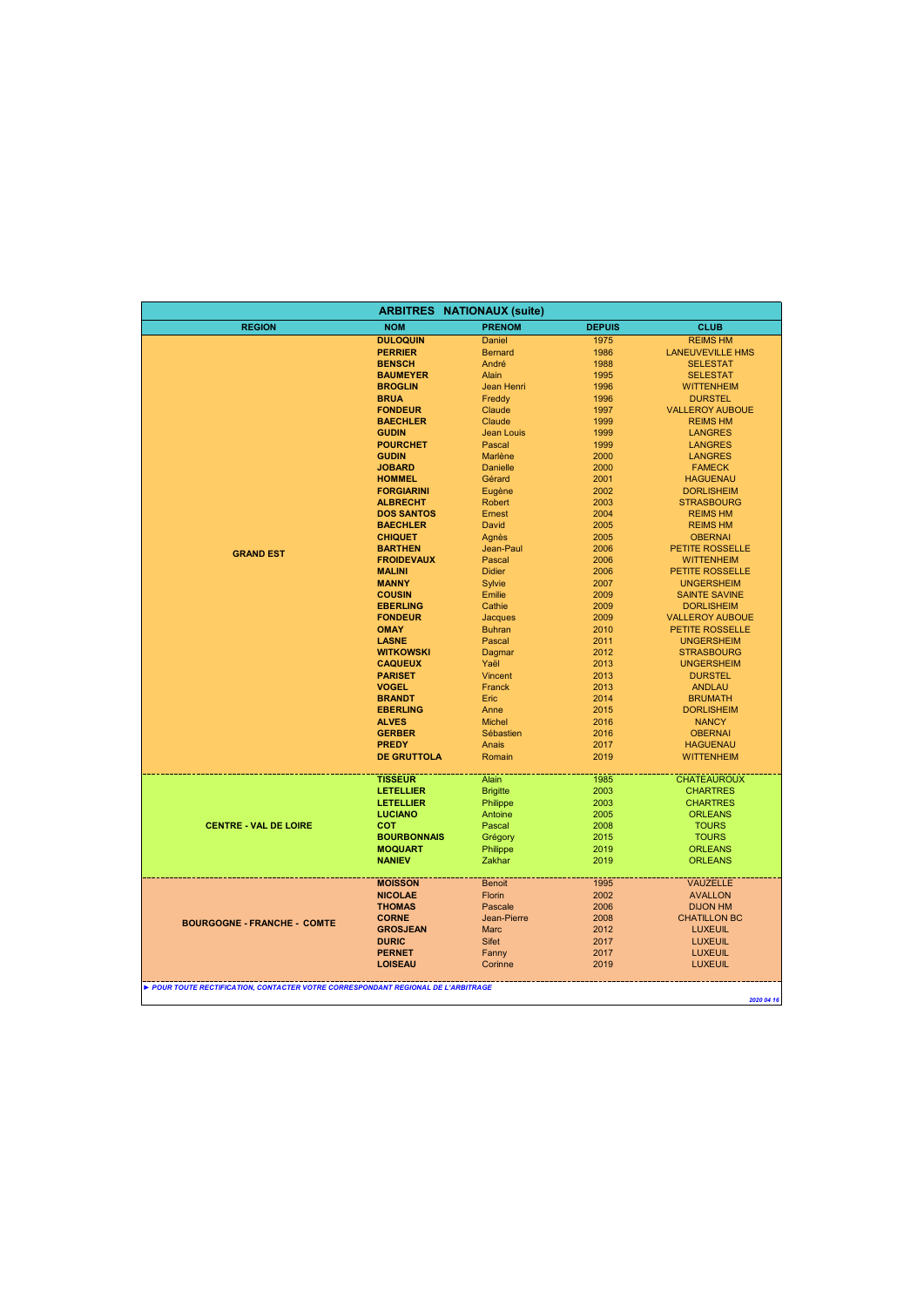|                                                                                 | <b>ARBITRES</b>                          | <b>NATIONAUX (suite)</b>     |               |                                                          |
|---------------------------------------------------------------------------------|------------------------------------------|------------------------------|---------------|----------------------------------------------------------|
| <b>REGION</b>                                                                   | <b>NOM</b>                               | <b>PRENOM</b>                | <b>DEPUIS</b> | <b>CLUB</b>                                              |
|                                                                                 | <b>THIMONNIER</b>                        | André                        | 1974          | <b>LYON</b>                                              |
|                                                                                 | <b>SUDOUR</b>                            | Pierre                       | 1979          | <b>VAULX EN VELIN</b>                                    |
|                                                                                 | <b>ROUGEYRON</b>                         | René                         | 1986          | <b>CHARLIEU</b>                                          |
|                                                                                 | <b>BARTHELEMY</b>                        | Sylvain                      | 1989          | <b>ANSE</b>                                              |
|                                                                                 | <b>CHABASSIERE</b><br><b>BERNARD LEO</b> | René<br>Christian            | 1992<br>1999  | <b>CLERMONT FERRAND SC</b><br><b>SAINT BALDOPH</b>       |
|                                                                                 | <b>POLICARPO</b>                         | <b>Bruno</b>                 | 1999          | <b>SAINT BALDOPH</b>                                     |
|                                                                                 | <b>ROYUELA</b>                           | José                         | 1999          | <b>PIERRELATTE</b>                                       |
|                                                                                 | <b>JUSTET</b>                            | Georges                      | 2001          | <b>BOURG DE PEAGE</b>                                    |
|                                                                                 | <b>DEMON</b>                             | Gilles                       | 2004          | <b>ANSE</b>                                              |
|                                                                                 | <b>SCALVINI</b><br><b>PERRIN</b>         | Valérie<br>Julien            | 2004<br>2005  | <b>SAINT MARCELLIN</b><br><b>CLERMONT FERRAND SC</b>     |
|                                                                                 | <b>BOISSONNET</b>                        | Renée                        | 2007          | <b>SAINT MARCELLIN</b>                                   |
|                                                                                 | <b>FILOSI</b>                            | Vincent                      | 2007          | <b>SAINT MARCELLIN</b>                                   |
|                                                                                 | <b>DURGUERIAN</b>                        | <b>Sarkis</b>                | 2009          | <b>VAULX EN VELIN</b>                                    |
|                                                                                 | <b>PEREZ</b>                             | José                         | 2009          | <b>CLERMONT FERRAND SC</b>                               |
|                                                                                 | <b>LYAUDET</b><br><b>PICCO</b>           | Chrystel<br>Armand           | 2010<br>2010  | <b>OYONNAX</b><br><b>OYONNAX</b>                         |
|                                                                                 | <b>SUSANNE</b>                           | Eric                         | 2010          | <b>SAINT MARCELLIN</b>                                   |
|                                                                                 | <b>BAILLET</b>                           | Jerôme                       | 2011          | <b>SAINT BALDOPH</b>                                     |
|                                                                                 | <b>JAUNE</b>                             | Maud                         | 2011          | <b>SAINT MARCELLIN</b>                                   |
|                                                                                 | <b>CIEPLIK</b>                           | Jean-Pierre                  | 2014          | <b>VIRIAT</b>                                            |
| <b>AUVERGNE - RHONE - ALPES</b>                                                 | <b>DUPUY</b>                             | Ghislain                     | 2014          | <b>ANSE</b>                                              |
|                                                                                 | <b>GARCIA</b><br><b>ROCHE-GILLET</b>     | <b>Nicolas</b><br>Véronique  | 2014<br>2014  | <b>SAINT QUENTIN FALLAVIER</b><br><b>SAINT MARCELLIN</b> |
|                                                                                 | <b>HUET</b>                              | <b>Nicolas</b>               | 2015          | <b>SAINT MARCELLIN</b>                                   |
|                                                                                 | <b>BRUN</b>                              | Jean Luc                     | 2016          | <b>CLERMONT FERRAND SC</b>                               |
|                                                                                 | <b>MONACI</b>                            | Fabrice                      | 2016          | <b>OYONNAX</b>                                           |
|                                                                                 | <b>RUSSEIL</b>                           | Jérémy                       | 2016          | <b>CLERMONT FERRAND SC</b>                               |
|                                                                                 | <b>BOUSSARDON</b><br><b>BUCHS</b>        | <b>Thierry</b><br>Christian  | 2017<br>2017  | <b>SAINT MARCELLIN</b><br><b>BOURGOIN JALLIEU</b>        |
|                                                                                 | <b>GUILLAUMET</b>                        | Geoffroy                     | 2017          | <b>ANNONAY</b>                                           |
|                                                                                 | <b>MENONI</b>                            | Alexia                       | 2017          | <b>SAINT MARCELLIN</b>                                   |
|                                                                                 | <b>DOMINGUEZ</b>                         | Jean-Manuel                  | 2018          | <b>GAULOISE de VAISE</b>                                 |
|                                                                                 | <b>JUSTET</b>                            | Julien                       | 2018          | <b>BOURG DE PEAGE</b>                                    |
|                                                                                 | <b>LADREYT</b><br><b>LAGARDE</b>         | <b>Estelle</b>               | 2018          | <b>SAINT MARCELLIN</b>                                   |
|                                                                                 | <b>MAROUBI</b>                           | Serge<br>Salima              | 2018<br>2018  | <b>AUBENAS</b><br><b>VAULX EN VELIN</b>                  |
|                                                                                 | <b>MENONI</b>                            | Enzo                         | 2018          | <b>SAINT MARCELLIN</b>                                   |
|                                                                                 | <b>CARTELIER</b>                         | Dimitri                      | 2019          | <b>CLERMONT FERRAND AS</b>                               |
|                                                                                 | <b>COUSIN</b>                            | <b>Steve</b>                 | 2019          | <b>MONTLUCON</b>                                         |
|                                                                                 | <b>DEMAY</b>                             | William                      | 2019          | <b>MONTLUCON</b>                                         |
|                                                                                 | <b>ZURITA</b><br><b>BAILLET</b>          | Mélina<br>Florence           | 2019<br>2020  | <b>VAULX EN VELIN</b><br><b>SAINT BALDOPH</b>            |
|                                                                                 | <b>LAROIX</b>                            | Denis                        |               | <b>CHARLIEU</b>                                          |
|                                                                                 | <b>MADAULE</b>                           | Francis                      |               | <b>SAINT ETIENNE</b>                                     |
|                                                                                 |                                          |                              |               |                                                          |
|                                                                                 | AMIER<br><b>RAYNAUD</b>                  | Henri<br><b>Michel</b>       | 1983<br>1995  | <b>MONTEUX</b><br><b>MONTEUX</b>                         |
|                                                                                 | <b>MEURAT</b>                            | Jean-Pierre                  | 1996          | <b>VILLENENEUVE LOUBET</b>                               |
|                                                                                 | <b>REYNAUD</b>                           | Lionel                       | 1996          | <b>NOVES</b>                                             |
|                                                                                 | <b>BULGARIDHES</b>                       | Lionel                       | 2000          | <b>VILLENENEUVE LOUBET</b>                               |
|                                                                                 | <b>MARCHESSOU</b>                        | <b>Maurice</b>               | 2000          | <b>TOULON</b>                                            |
|                                                                                 | <b>ALDEGUER</b><br><b>ARQUIER</b>        | Henri<br><b>Béatrice</b>     | 2001<br>2001  | <b>DRAGUIGNAN</b><br><b>PELISSANE</b>                    |
|                                                                                 | <b>ARQUIER</b>                           | François                     | 2001          | <b>PELISSANE</b>                                         |
|                                                                                 | <b>LEBAILLY</b>                          | Pierre                       | 2002          | <b>AVIGNON-SORGUES</b>                                   |
|                                                                                 | <b>GOURRIER</b>                          | <b>Martine</b>               | 2003          | <b>MONTEUX</b>                                           |
|                                                                                 | <b>DEKHIL</b><br><b>DJABALLAH</b>        | Sonia<br>Zarzour             | 2006          | <b>TOULON</b>                                            |
|                                                                                 | <b>MARS</b>                              | Sandra                       | 2006<br>2006  | <b>TOULON</b><br><b>TOULON</b>                           |
|                                                                                 | <b>GAMONDES</b>                          | Cendrine                     | 2006          | <b>MONTEUX</b>                                           |
|                                                                                 | <b>VERNAY</b>                            | Jean-Louis                   | 2006          | <b>VILLENENEUVE LOUBET</b>                               |
| <b>SUD</b>                                                                      | <b>DURBANO</b>                           | Jean-Pierre                  | 2013          | <b>VILLENENEUVE LOUBET</b>                               |
|                                                                                 | <b>DE BARROS</b><br><b>DURBANO</b>       | Jean Paul<br><b>Béatrice</b> | 2014<br>2014  | <b>ISTRES</b><br><b>VILLENENEUVE LOUBET</b>              |
|                                                                                 | <b>LEPETIT</b>                           | Sylvette                     | 2015          | <b>STE TULLE</b>                                         |
|                                                                                 | <b>BERTHEL</b>                           | Yann                         | 2016          | <b>PELISSANE</b>                                         |
|                                                                                 | <b>BOCHEW</b>                            | Jérôme                       | 2016          | <b>MENTON</b>                                            |
|                                                                                 | <b>LEBAIGUE</b>                          | Jean Luc                     | 2016          | <b>TOULON</b>                                            |
|                                                                                 | <b>CLAUX</b><br><b>JULLIEN</b>           | Anthony<br>Gabriel           | 2017<br>2017  | <b>ISTRES</b><br><b>TOULON</b>                           |
|                                                                                 | <b>RONCO</b>                             | Emmanuelle                   | 2017          | <b>VILLENEUVE LOUBET</b>                                 |
|                                                                                 | <b>DUPEYROUX</b>                         | <b>Elise</b>                 | 2018          | <b>TOULON</b>                                            |
|                                                                                 | <b>REYNAUD</b>                           | Loic                         | 2018          | <b>NOVES</b>                                             |
|                                                                                 | <b>TAGLIASCO</b>                         | Jacqueline                   | 2018          | <b>MARSEILLE</b>                                         |
|                                                                                 | <b>ATTIA</b><br><b>DENIS-MEYER</b>       | Séverine<br>Emma             | 2020<br>2017  | <b>TOULON</b><br><b>TOULON</b>                           |
|                                                                                 | <b>SABATIER</b>                          | <b>Maurice</b>               |               | <b>HYERES HC</b>                                         |
|                                                                                 |                                          |                              |               |                                                          |
|                                                                                 | <b>DRUEL</b><br><b>RAYNAUD</b>           | Gérard<br>Jean               | 1994<br>1996  | <b>PAMIERS</b><br><b>BEZIERS</b>                         |
|                                                                                 | <b>PEDRENO</b>                           | Laurent                      | 2001          | <b>CLERMONT L'HERAULT</b>                                |
|                                                                                 | <b>ADELINO</b>                           | René                         | 2002          | <b>FRONTIGNAN</b>                                        |
|                                                                                 | <b>AUBOUY</b>                            | Philippe                     | 2002          | <b>CLERMONT L'HERAULT</b>                                |
|                                                                                 | <b>DELPUECH</b>                          | Jean-Claude                  | 2004          | LA GRAND COMBE                                           |
|                                                                                 | <b>COZERET</b><br><b>WILCZEWSKI</b>      | Jean-Claude<br>Gérard        | 2005<br>2011  | <b>CLERMONT L'HERAULT</b><br>LA GRAND COMBE              |
| <b>OCCITANIE</b>                                                                | <b>GRIMAL</b>                            | <b>Anne Marie</b>            | 2015          | <b>MONTAUBAN</b>                                         |
|                                                                                 | <b>BRIDIER</b>                           | Stéphanie                    | 2016          | <b>TOULOUSE</b>                                          |
|                                                                                 | <b>CASTALDO</b>                          | François                     | 2017          | <b>FRONTIGNAN</b>                                        |
|                                                                                 | <b>DEBEVE</b>                            | Sandrine                     | 2018          | <b>PAMIERS</b>                                           |
|                                                                                 | <b>ONORATO</b>                           | Jérémie                      | 2019          | <b>FIGEAC</b>                                            |
|                                                                                 | <b>L'HERMIER</b><br><b>CABANEL</b>       | Mélanie<br><b>Didier</b>     | 2020          | <b>FIGEAC</b><br><b>TOULOUSE</b>                         |
|                                                                                 | <b>DESPECHE</b>                          | Gérard                       |               | <b>TARBES</b>                                            |
|                                                                                 |                                          |                              |               |                                                          |
| POUR TOUTE RECTIFICATION, CONTACTER VOTRE CORRESPONDANT REGIONAL DE L'ARBITRAGE |                                          |                              |               |                                                          |
|                                                                                 |                                          |                              |               | 2020 04 16                                               |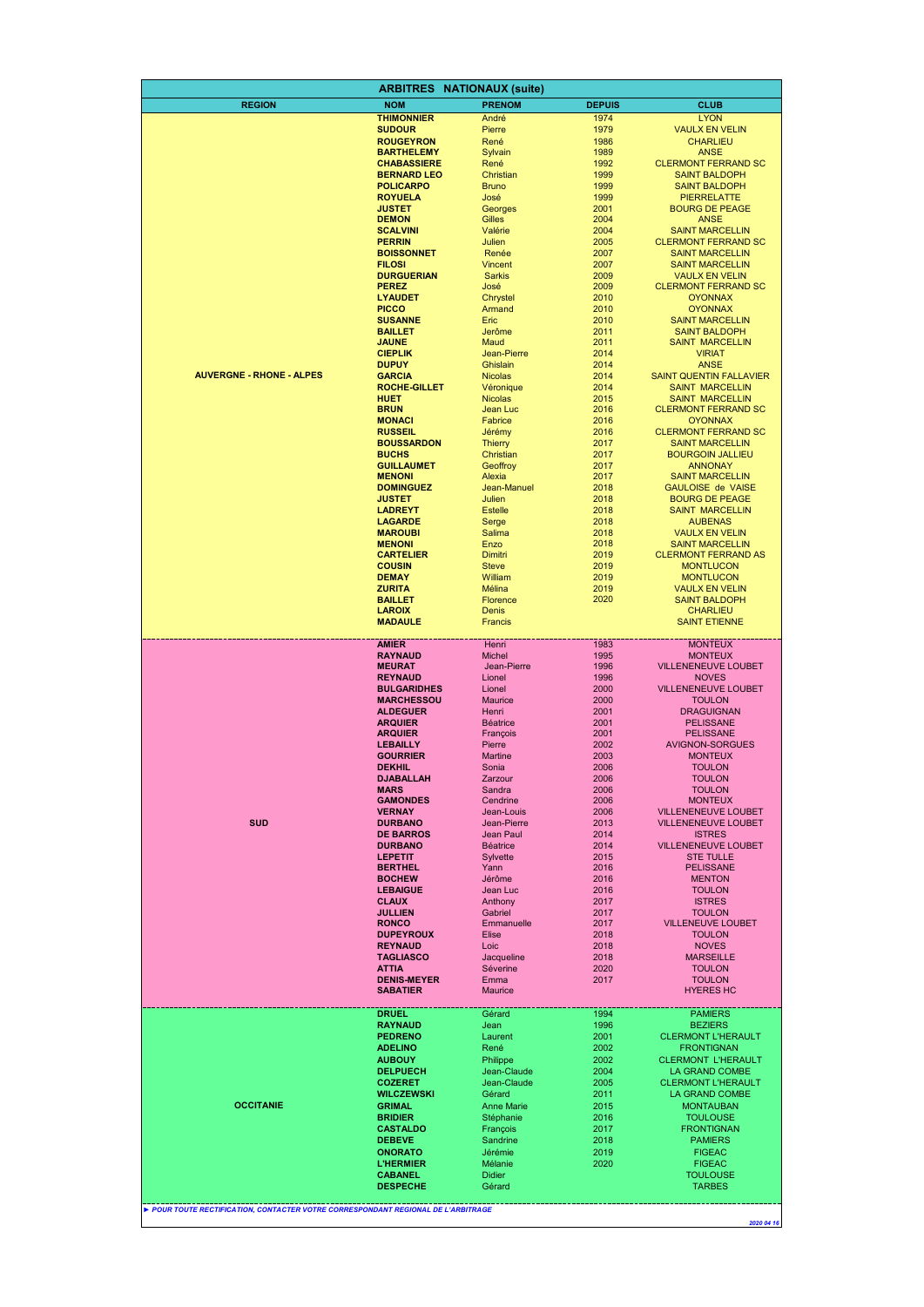|                                                                                 | <b>ARBITRES</b>                         | <b>REGIONAUX</b>                        |               |                                           |
|---------------------------------------------------------------------------------|-----------------------------------------|-----------------------------------------|---------------|-------------------------------------------|
| <b>REGION</b>                                                                   | <b>NOM</b>                              | <b>PRENOM</b>                           | <b>DEPUIS</b> | <b>CLUB</b>                               |
|                                                                                 | <b>LEROUX</b>                           | Philippe                                | 2007          | <b>BLAINVILLE SUR ORNE</b>                |
|                                                                                 | <b>RENOUF</b>                           | Joel                                    | 2014          | <b>CAEN CHM</b>                           |
|                                                                                 | <b>SIMEONOV</b>                         | <b>Tsvetan</b>                          | 2014          | <b>SAINT LO</b>                           |
|                                                                                 | <b>COLLINOT</b>                         | Franck                                  | 2016          | LE TRAIT                                  |
|                                                                                 | <b>L'HERMIER</b>                        | Nolwenn                                 | 2016          | <b>STLO</b>                               |
|                                                                                 | <b>EUDE</b>                             | Jérémy                                  | 2017          | <b>SAINT LO</b>                           |
|                                                                                 | <b>BESNARD</b><br><b>CALLAIS</b>        | Frédéric<br>Lucie                       | 2018<br>2018  | <b>ALENCON</b>                            |
| <b>NORMANDIE</b>                                                                | <b>COLLINOT</b>                         | France                                  | 2018          | LE TRAIT<br><b>LE TRAIT</b>               |
|                                                                                 | <b>LIBLANC</b>                          | Kévin                                   | 2018          | <b>LE TRAIT</b>                           |
|                                                                                 | <b>BERHAUT</b>                          | <b>Muriel</b>                           | 2020          | <b>CAEN CHM</b>                           |
|                                                                                 | <b>FOUCHARD</b>                         | Clémence                                | 2020          | <b>STLO</b>                               |
|                                                                                 | <b>HADDAD</b>                           | Samy                                    | 2020          | <b>CAEN CHM</b>                           |
|                                                                                 | <b>VILLENEUVE</b>                       | <b>Irys</b>                             | 2020          | <b>CAEN CHM</b>                           |
|                                                                                 | <b>RENOUF</b>                           | Yves                                    |               | CAEN C.H.M.                               |
|                                                                                 | <b>LE GLOANEC</b>                       | Michel                                  | 1991          |                                           |
|                                                                                 | <b>AUSSEL</b>                           | Frédérique                              | 2009          | <b>CHAVILLE</b><br><b>CHAVILLE</b>        |
|                                                                                 | <b>COLIN</b>                            | Thomas                                  | 2011          | <b>FRANCONVILLE</b>                       |
|                                                                                 | <b>LAAJOUNE</b>                         | Rachid                                  | 2011          | <b>GENNEVILLIERS</b>                      |
|                                                                                 | <b>JOFFRET</b>                          | Anthony                                 | 2012          | <b>SAINT MAUR</b>                         |
|                                                                                 | <b>NDICKA</b>                           | Paul                                    | 2015          | <b>GENNEVILLIERS</b>                      |
|                                                                                 | <b>GARCIA</b>                           | Mickael                                 | 2016          | <b>NEUILLY</b>                            |
|                                                                                 | <b>PATTE</b>                            | Aurélie                                 | 2016          | <b>FRANCONVILLE</b>                       |
|                                                                                 | <b>TITREVILLE</b>                       | <b>Bernard</b>                          | 2016          | <b>MANTES</b>                             |
|                                                                                 | <b>GRANDCLAUDE</b>                      | <b>Nicolas</b>                          | 2017          | <b>GENNEVILLIERS</b>                      |
|                                                                                 | <b>HERREBOUT</b><br><b>FAELENS</b>      | Marc<br>Vanessa                         | 2017<br>2018  | <b>SAINT MAUR</b><br><b>RUEIL</b>         |
|                                                                                 | <b>SERRA</b>                            | Romain                                  | 2018          | <b>CHAVILLE</b>                           |
|                                                                                 | <b>AIECH</b>                            | Claude                                  | 2019          | <b>SAINT MAUR</b>                         |
| <b>ILE DE FRANCE</b>                                                            | <b>CONSOLO</b>                          | Célia                                   | 2019          | <b>PARIS USM</b>                          |
|                                                                                 | <b>DADOU</b>                            | Eric                                    | 2019          | <b>SAINT MAUR</b>                         |
|                                                                                 | <b>LEFRANCS</b>                         | Dimitri                                 | 2019          | <b>CHELLES</b>                            |
|                                                                                 | <b>LUNION</b>                           | Peggy                                   | 2019          | <b>CRETEIL</b>                            |
|                                                                                 | <b>VIAUD</b>                            | Georges                                 | 2019          | <b>CHELLES</b>                            |
|                                                                                 | <b>BALIAN</b>                           | Stephane                                | 2020          | <b>CHELLES</b>                            |
|                                                                                 | <b>CAMAIN</b>                           | Laurent                                 | 2020          | <b>SAINT MAUR</b>                         |
|                                                                                 | <b>JAFFAR</b><br><b>NITU</b>            | <b>Hussein</b><br>Carmen                | 2020<br>2020  | <b>NEUILLY</b><br><b>FRANCONVILLE</b>     |
|                                                                                 | <b>RASCLE</b>                           | David                                   | 2020          | <b>CHELLES</b>                            |
|                                                                                 | <b>COLIN</b>                            | <b>Bruno</b>                            |               | <b>FRANCONVILLE</b>                       |
|                                                                                 | <b>GIRAULT</b>                          | Olivier                                 |               | <b>TORCY</b>                              |
|                                                                                 | <b>MEZIERE</b>                          | Pascal                                  |               | <b>TORCY</b>                              |
|                                                                                 |                                         |                                         |               |                                           |
|                                                                                 | <b>LE TRIONNAIRE</b><br><b>COCHERIL</b> | Grégory<br>Lenaick                      | 1998<br>2006  | <b>SAINT AVE</b>                          |
|                                                                                 | <b>DUTHIL</b>                           | Michel                                  | 2006          | <b>PLOUHINEC</b><br><b>QUIMPER</b>        |
|                                                                                 | <b>FERRE</b>                            | Quentin                                 | 2006          | <b>LORIENT</b>                            |
|                                                                                 | <b>GUILLEMOT</b>                        | Christian                               | 2010          | <b>LORIENT</b>                            |
|                                                                                 | <b>BEQUET</b>                           | Jérémmy                                 | 2014          | <b>SAINT AVE Crossfit</b>                 |
|                                                                                 | <b>MORICE</b>                           | Vincent                                 | 2014          | <b>QUIMPER</b>                            |
|                                                                                 | COZIC                                   | Stéphane                                | 2015          | <b>QUIMPER</b>                            |
|                                                                                 | <b>LE GALL</b>                          | Jean Baptiste                           | 2015          | <b>QUIMPER</b>                            |
|                                                                                 | <b>SEVENO</b>                           | Guillaume                               | 2015          | <b>SAINT AVE</b>                          |
|                                                                                 | <b>LE SQUERN</b><br><b>AVRY</b>         | Gireg                                   | 2016          | <b>QUIMPER</b><br><b>LORIENT</b>          |
|                                                                                 | <b>BILLARD</b>                          | Valentin<br>Nadége                      | 2017<br>2017  | <b>QUIMPER</b>                            |
|                                                                                 | <b>BURBAN</b>                           | <b>Didier</b>                           | 2017          | <b>SAINT AVE</b>                          |
|                                                                                 | <b>COGOLUEGNES</b>                      | Charles                                 | 2017          | <b>VANNES</b>                             |
|                                                                                 | <b>DEROUBAIX</b>                        | Esteban                                 | 2017          | <b>LORIENT</b>                            |
|                                                                                 | <b>LECARS</b>                           | Denovan                                 | 2017          | <b>VANNES</b>                             |
|                                                                                 | <b>LE RUYET</b>                         | Téo                                     | 2017          | <b>LORIENT</b>                            |
|                                                                                 | <b>TOCQUEC</b>                          | Luis Gabriel                            | 2017          | <b>VANNES</b>                             |
| <b>BRETAGNE</b>                                                                 | <b>DUGUE</b>                            | Vincent                                 | 2018          | <b>LORIENT</b>                            |
|                                                                                 | <b>LE GALL</b><br><b>MAGNIEZ</b>        | Mathieu<br>Kilian                       | 2018<br>2018  | <b>QUIMPER</b><br><b>BREST Crossfit</b>   |
|                                                                                 | <b>TROUDET</b>                          | Philippe                                | 2018          | <b>VANNES</b>                             |
|                                                                                 | <b>AUBIN</b>                            | Dylan                                   | 2019          | <b>LORIENT</b>                            |
|                                                                                 | <b>BODIGER</b>                          | Cindy                                   | 2019          | <b>BREST Crossfit</b>                     |
|                                                                                 | <b>HAYAT</b>                            | Raphael                                 | 2019          | <b>VANNES</b>                             |
|                                                                                 | <b>HUE</b>                              | <b>Marion</b>                           | 2019          | <b>VANNES</b>                             |
|                                                                                 | <b>LEDURE</b>                           | David                                   | 2019          | <b>SAINT AVE</b>                          |
|                                                                                 | <b>MAGNIEZ</b>                          | <b>Baptiste</b>                         | 2019          | <b>BREST Crossfit</b>                     |
|                                                                                 | <b>MANGIN</b>                           | Katia                                   | 2019          | <b>QUIMPER</b>                            |
|                                                                                 | <b>PIOLET</b><br><b>TANGUY</b>          | Zoé<br>Michel                           | 2019<br>2019  | <b>VANNES</b><br><b>LORIENT</b>           |
|                                                                                 | <b>VANG</b>                             | Vincent                                 | 2019          | <b>QUIMPER</b>                            |
|                                                                                 | <b>VERMEERSCH</b>                       | <b>Teddy</b>                            | 2019          | <b>SAINT AVE Crossfit</b>                 |
|                                                                                 | <b>FAUCHEUR</b>                         | Marléne                                 | 2020          | <b>LORIENT</b>                            |
|                                                                                 | <b>FERREC</b>                           | Enora                                   | 2020          | <b>LORIENT</b>                            |
|                                                                                 | <b>MORENO</b>                           | Alexandre                               | 2020          | <b>BREST Crossfit</b>                     |
|                                                                                 | <b>PERSON</b>                           | Dorian                                  | 2020          | <b>PLOUHINEC</b>                          |
|                                                                                 | <b>PICHAVANT</b>                        | <b>Baptiste</b>                         | 2020          | <b>PLOUHINEC</b>                          |
|                                                                                 | <b>GERARD</b>                           | <b>Pierre Yves</b>                      | 1984          | <b>SAINT BREVIN</b>                       |
|                                                                                 | <b>DODARD</b>                           | Sébastien                               | 1998          | <b>ST MARS</b>                            |
|                                                                                 | <b>MOAL</b>                             | André                                   | 2001          | <b>ANGERS</b>                             |
|                                                                                 | <b>DUCHEMANE</b>                        | Nelson                                  | 2011          | <b>LAVAL VOUTRE</b>                       |
|                                                                                 | <b>MEZIERE</b>                          | Benjamin                                | 2015          | <b>EVRON</b>                              |
|                                                                                 | <b>BEZIE</b><br><b>COGNON</b>           | Franck<br>Alexia                        | 2016<br>2016  | <b>ANGERS</b>                             |
| <b>PAYS DE LA LOIRE</b>                                                         | <b>CADIEU</b>                           | Franck                                  | 2017          | <b>LAVAL VOUTRE</b><br><b>EVRON</b>       |
|                                                                                 | <b>LE BIHAN</b>                         | Harmonie                                | 2017          | LES PONTS DE CE SC                        |
|                                                                                 | <b>SIEGLER</b>                          | Hugo                                    | 2018          | ORVAULT CG                                |
|                                                                                 | <b>CHEMIN</b>                           | Aurélie                                 | 2019          | ORVAULT CG                                |
|                                                                                 | <b>COGNON</b>                           | Théo                                    | 2019          | <b>LAVAL VOUTRE</b>                       |
|                                                                                 | <b>BLONDEL</b>                          | Mélanie                                 | 2019          | <b>SAVENAY</b>                            |
|                                                                                 | <b>PASCAL</b>                           | Eric                                    | 2019          | <b>LAVAL VOUTRE</b>                       |
|                                                                                 | <b>PEREZ</b>                            | <b>Nicolas</b>                          | 2019          | LES PONTS DE CE SC                        |
|                                                                                 | <b>DE GRACIA</b>                        | Frédéric                                | 2014          | <b>CHARTRES</b>                           |
|                                                                                 | <b>HABIERA</b>                          | William                                 | 2016          | <b>TOURS</b>                              |
|                                                                                 | <b>SOUCHU</b>                           | Chloe                                   | 2017          | <b>TOURS</b>                              |
|                                                                                 | <b>DURANTON</b>                         | Adrian                                  | 2018          | <b>CROSSFIT CENABUM</b>                   |
|                                                                                 | <b>LEMARINIER</b>                       | Vincent                                 | 2018          | ST LUBIN DES JONCHERETS                   |
| <b>CENTRE - VAL DE LOIRE</b>                                                    | <b>BERNARD</b>                          | Manon                                   | 2019          | <b>ORLEANS</b>                            |
|                                                                                 | <b>LARDEAU</b>                          | Charly                                  | 2019          | <b>CHATEAUROUX Crossfit</b>               |
|                                                                                 | <b>SANSELME</b><br><b>SAVIGNON</b>      | <b>Thibault</b><br><b>Jean Baptiste</b> | 2019<br>2019  | <b>CHATEAUROUX Crossfit</b><br>OLIVET Cr. |
|                                                                                 | <b>TOME</b>                             | José                                    |               | ST LUBIN DES JONCHERETS                   |
|                                                                                 |                                         |                                         |               |                                           |
| POUR TOUTE RECTIFICATION, CONTACTER VOTRE CORRESPONDANT REGIONAL DE L'ARBITRAGE |                                         |                                         |               |                                           |

*2020 04 16*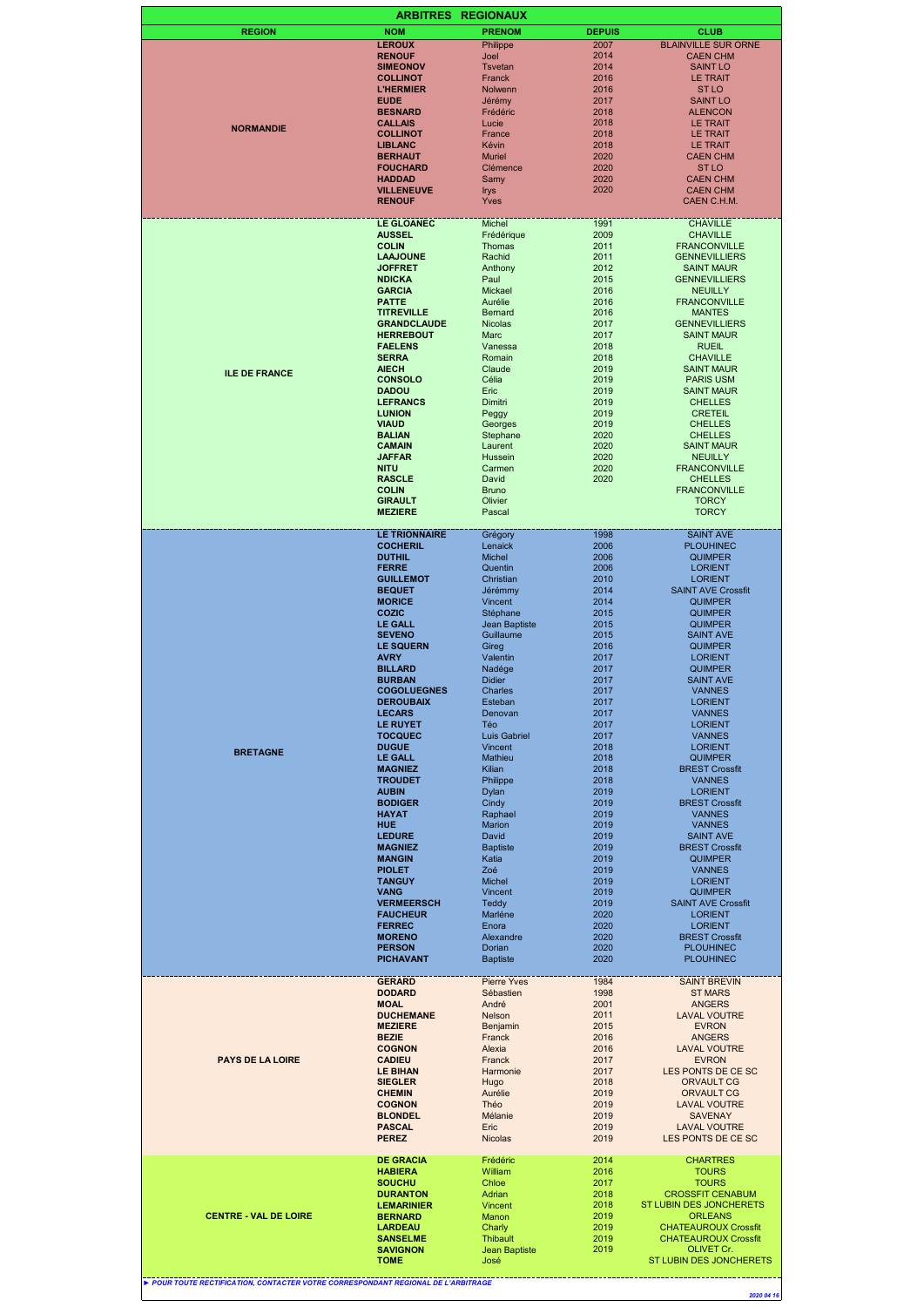|                                                                                 | <b>ARBITRES</b>                         | <b>REGIONAUX (suite)</b>           |               |                                                        |
|---------------------------------------------------------------------------------|-----------------------------------------|------------------------------------|---------------|--------------------------------------------------------|
| <b>REGION</b>                                                                   | <b>NOM</b>                              | <b>PRENOM</b>                      | <b>DEPUIS</b> | <b>CLUB</b>                                            |
|                                                                                 | <b>CHERIGIE</b>                         | <b>Xavier</b>                      | 1991          | <b>SENLIS</b>                                          |
|                                                                                 | <b>MONCHET</b>                          | Cécile                             | 2003          | <b>BULLY LES MINES</b>                                 |
|                                                                                 | <b>HURE</b>                             | Ludovic                            | 2005          | <b>VILLERS BRETONNEUX</b>                              |
|                                                                                 | <b>BESSE</b><br><b>CARTON</b>           | Alexandra<br>Christian             | 2007<br>2007  | <b>SAINT QUENTIN</b><br><b>LOMME</b>                   |
|                                                                                 | <b>DUBOURDIEU</b>                       | Gérald                             | 2007          | <b>HIRSON</b>                                          |
|                                                                                 | <b>HAYART</b>                           | Hervé                              | 2009          | <b>BULLY LES MINES</b>                                 |
|                                                                                 | <b>DOPIERALSKI</b>                      | Aurélie                            | 2014          | <b>SAINT QUENTIN</b>                                   |
|                                                                                 | <b>SEIGNEUR</b>                         | Manon                              | 2015          | <b>VILLERS BRETONNEUX</b>                              |
|                                                                                 | <b>CAFFIN</b><br><b>GILLIER</b>         | Arthur<br>Océane                   | 2016<br>2016  | <b>GRANDE SYNTHE</b><br><b>LOMME</b>                   |
|                                                                                 | <b>MATHE</b>                            | Mathieu                            | 2016          | <b>BULLY LES MINES</b>                                 |
|                                                                                 | <b>BAILLEUL</b>                         | Jennifer                           | 2017          | <b>LOMME</b>                                           |
|                                                                                 | <b>BUYSCHAERT</b>                       | Corinne                            | 2017          | <b>COMINES</b>                                         |
|                                                                                 | <b>DEFONTAINE</b>                       | Jordan<br>Florian                  | 2017          | <b>SALLAUMIES</b>                                      |
|                                                                                 | <b>DIEU</b><br><b>GRAUX</b>             | Emmanuel                           | 2017<br>2017  | <b>VILLERS BRETONNEUX</b><br><b>VILLERS BRETONNEUX</b> |
|                                                                                 | <b>HULOT</b>                            | Charles                            | 2017          | <b>PERONNE</b>                                         |
|                                                                                 | <b>LAPOSTOLLE</b>                       | Adeline                            | 2017          | <b>BERCK / MER</b>                                     |
|                                                                                 | <b>LEGAY</b>                            | Emilie                             | 2017          | <b>ROISEL</b>                                          |
|                                                                                 | <b>LESSCHAVE</b><br><b>LOQUET</b>       | Théo<br>Anne                       | 2017<br>2017  | <b>LILLE ASPTT</b>                                     |
|                                                                                 | <b>MERABET</b>                          | Romane                             | 2017          | <b>COMINES</b><br><b>AMIENS</b>                        |
|                                                                                 | <b>OSZUSTOWICZ</b>                      | Louise                             | 2017          | <b>LOMME</b>                                           |
| <b>HAUTS DE FRANCE</b>                                                          | <b>PAPEGAY</b>                          | Florian                            | 2017          | <b>SAINT POL SUR MER</b>                               |
|                                                                                 | <b>PEUGNIEZ</b>                         | Denis                              | 2017          | <b>SAINT QUENTIN</b>                                   |
|                                                                                 | <b>PORQUET</b>                          | Florian                            | 2017          | <b>VILLERS BRETONNEUX</b>                              |
|                                                                                 | <b>ROGER</b><br><b>SARGSYAN</b>         | Jérôme<br>Lianna                   | 2017<br>2017  | <b>AMIENS</b><br><b>AMIENS</b>                         |
|                                                                                 | <b>SEGARD</b>                           | Lilian                             | 2017          | <b>SAINT QUENTIN</b>                                   |
|                                                                                 | <b>SILVA MONTEIRO</b>                   | <b>Vicaire</b>                     | 2017          | <b>AMIENS</b>                                          |
|                                                                                 | <b>TEIRLYNCK</b>                        | Henri                              | 2017          | <b>PERONNE</b>                                         |
|                                                                                 | <b>FONTENELLE</b>                       | Ludovic<br>Kevin                   | 2018          | <b>SAINT POL SUR MER</b>                               |
|                                                                                 | <b>FRANCHOIS</b><br><b>HERLEN</b>       | Alexandre                          | 2018<br>2018  | <b>SAINT POL SUR MER</b><br><b>LOMME</b>               |
|                                                                                 | <b>KURCZEWSKI</b>                       | <b>Nicolas</b>                     | 2018          | <b>SALLAUMINES</b>                                     |
|                                                                                 | <b>LECOUFFE</b>                         | Antoine                            | 2018          | <b>LILLE ASPTT</b>                                     |
|                                                                                 | <b>BARATH</b>                           | Franck                             | 2019          | <b>VILLERS BRETONNEUX</b>                              |
|                                                                                 | <b>DJASSIDJI</b>                        | Willy                              | 2019          | <b>LILLE</b>                                           |
|                                                                                 | <b>FAUVART</b><br><b>FONCK</b>          | Max<br><b>Thomas</b>               | 2019<br>2019  | <b>LOMME</b><br><b>LOMME</b>                           |
|                                                                                 | <b>FOURNIER</b>                         | Louis                              | 2019          | <b>ROSENDAEL</b>                                       |
|                                                                                 | <b>MONTARDIER</b>                       | <b>Nicolas</b>                     | 2019          | <b>AMIENS</b>                                          |
|                                                                                 | <b>ROMBAUX</b>                          | Alexandre                          | 2019          | <b>LILLE</b>                                           |
|                                                                                 | <b>SITTER</b><br><b>SIX</b>             | Cécile<br>Honorine                 | 2019<br>2019  | <b>VILLERS BRETONNEUX</b><br><b>ROSENDAEL</b>          |
|                                                                                 | <b>LODIGEOIS</b>                        | <b>Michel</b>                      |               | <b>LILLE ASPTT</b>                                     |
|                                                                                 | <b>ANDRIEUX</b>                         | Ariane                             |               | LA FERTE MILON                                         |
|                                                                                 | <b>BOUR</b>                             | <b>Michel</b>                      | 1964          | <b>SAINTE SAVINE</b>                                   |
|                                                                                 | <b>BOUKO</b>                            | Roger                              | 1989          | <b>LANEUVEVILLE</b>                                    |
|                                                                                 | <b>LOEFFLER</b>                         | <b>Marc</b>                        | 1993          | <b>DURSTEL</b>                                         |
|                                                                                 | <b>ALBANESE</b>                         | Nicodémo                           | 1994          | <b>FAMECK</b>                                          |
|                                                                                 | <b>CHRISTOPHEL</b><br><b>THOMAS</b>     | Christian<br>Evelyne               | 1995<br>2000  | <b>STRASBOURG</b><br><b>STRASBOURG</b>                 |
|                                                                                 | <b>CRISTOFOLI</b>                       | Adeline                            | 2004          | <b>LANGRES</b>                                         |
|                                                                                 | <b>WITTMANN</b>                         | Jérôme                             | 2006          | <b>HAGUENAU</b>                                        |
|                                                                                 | <b>DUCHAUFFOUR</b>                      | Chantal                            | 2009          | <b>VALLEROY AUBOUE</b>                                 |
|                                                                                 | <b>DUCHAUFFOUR</b><br><b>MISSBURGER</b> | <b>Tiphaine</b><br><b>Inibault</b> | 2009<br>2009  | <b>VALLEROY AUBOUE</b><br><b>HAGUENAU</b>              |
|                                                                                 | <b>RAUSCH</b>                           | Christine                          | 2009          | <b>PETITE ROSSELLE</b>                                 |
|                                                                                 | <b>CUCUZZELLA</b>                       | Alphonse                           | 2011          | <b>PETITE ROSSELLE</b>                                 |
|                                                                                 | <b>ESTNER</b>                           | Sarah                              | 2011          | <b>WITTENHEIM</b>                                      |
|                                                                                 | <b>ANTHONY</b><br><b>LEFRANC</b>        | <b>Gilles</b><br>Pierre            | 2012<br>2012  | <b>NANCY</b><br><b>LANEUVEVILLE HMS</b>                |
|                                                                                 | <b>TIRBISCH</b>                         | Patrice                            | 2012          | <b>FAMECK</b>                                          |
|                                                                                 | <b>DA CRUZ PINHEIRO</b>                 | Denis                              | 2015          | <b>NANCY</b>                                           |
|                                                                                 | <b>HEIL</b>                             | <b>Maxime</b>                      | 2015          | <b>PETITE ROSSELLE</b>                                 |
|                                                                                 | <b>NOYELLE</b>                          | Thibaut                            | 2015          | <b>REIMS HM</b>                                        |
|                                                                                 | <b>GRISSMER</b><br><b>HASONA</b>        | Dany<br>El Sayed                   | 2016<br>2016  | <b>BRUMATH</b><br><b>REIMS HM</b>                      |
| <b>GRAND EST</b>                                                                | <b>BANKA</b>                            | Karéne                             | 2017          | <b>VALLEROY AUBOUE</b>                                 |
|                                                                                 | <b>FRETIGNE</b>                         | Lya                                | 2017          | <b>SAINTE SAVINE</b>                                   |
|                                                                                 | <b>BONNAMANT</b>                        | Mélanie                            | 2018          | <b>STRASBOURG</b>                                      |
|                                                                                 | <b>CUVILLIER</b><br><b>GUALANDI</b>     | Valentin<br>David                  | 2018<br>2018  | <b>LANEUVEVILLE HMS</b><br><b>NANCY</b>                |
|                                                                                 | <b>GUINDOS</b>                          | <b>Vincent</b>                     | 2018          | <b>LANEUVEVILLE HMS</b>                                |
|                                                                                 | <b>LESEIGNEUR</b>                       | Laurent                            | 2018          | <b>COLMAR</b>                                          |
|                                                                                 | <b>RICCIARDELLA</b>                     | Angelo                             | 2018          | <b>STRASBOURG</b>                                      |
|                                                                                 | <b>BAURY</b><br><b>HELL</b>             | Sandra<br><b>Marine</b>            | 2019<br>2019  | <b>OBERNAI</b><br><b>WITTENHEIM</b>                    |
|                                                                                 | <b>IMBS</b>                             | Honorine                           | 2019          | <b>DORLISHEIM</b>                                      |
|                                                                                 | <b>MARTIN</b>                           | Alex                               | 2019          | <b>LANGRES</b>                                         |
|                                                                                 | <b>PETIT</b>                            | Cyrielle                           | 2019          | <b>STRASBOURG</b>                                      |
|                                                                                 | <b>PLASSARD</b><br><b>VAUTARD</b>       | Lucie<br>Priscillia                | 2019<br>2019  | <b>UNGERSHEIM</b><br><b>LANGRES</b>                    |
|                                                                                 | <b>CHAVINIER</b>                        | Patrice                            | 2020          | <b>REIMS HM</b>                                        |
|                                                                                 | <b>DOLTER</b>                           | Sylvie                             | 2020          | <b>DURSTEL</b>                                         |
|                                                                                 | <b>LAURET</b>                           | Patrick                            | 2020          | <b>FAMECK</b>                                          |
|                                                                                 | <b>PONCIN</b><br><b>SCHAEFFER</b>       | Eva<br>Charlie                     | 2020<br>2020  | <b>VITTEL</b><br><b>DORLISHEIM</b>                     |
|                                                                                 | <b>SERRANO-SCHUSTER</b>                 | Manon                              | 2020          | <b>DURSTEL</b>                                         |
|                                                                                 | <b>BOFFY</b>                            | Mathieu                            | 2000          | <b>LUXEUIL</b>                                         |
|                                                                                 | <b>JEGAN</b>                            | Thaya                              | 2003          | <b>LUXEUIL</b>                                         |
|                                                                                 | <b>AUBRY</b>                            | Stéphane                           | 2004          | <b>LUXEUIL</b>                                         |
|                                                                                 | <b>BARDIS</b>                           | Luca                               | 2011          | <b>DIJON HM</b>                                        |
|                                                                                 | <b>CAILLARD</b><br><b>GRAILLOT</b>      | Charly<br>François                 | 2014<br>2014  | <b>DIJON HM</b><br><b>DIJON HM</b>                     |
| <b>BOURGOGNE - FRANCHE - COMTE</b>                                              | <b>CHIARISOLO</b>                       | Jimmy                              | 2016          | <b>AVALLON</b>                                         |
|                                                                                 | <b>CREVOISIER</b>                       | Lucien                             | 2019          | <b>LUXEUIL</b>                                         |
|                                                                                 | <b>GILBIN</b><br><b>GROSJEAN</b>        | Alexandre<br>Alexandre             | 2019<br>2019  | CHATILLON<br><b>LUXEUIL</b>                            |
|                                                                                 | PETIT                                   | Charlotte                          | 2019          | <b>LUXEUIL</b>                                         |
|                                                                                 | <b>SIMS</b>                             | Erin                               | 2019          | CHATILLON                                              |
|                                                                                 | <b>SPERKA</b><br><b>JOUKOV</b>          | Sacha<br>Denis                     | 2019          | <b>LUXEUIL</b><br><b>DIJON HM</b>                      |
|                                                                                 |                                         |                                    |               |                                                        |
| POUR TOUTE RECTIFICATION, CONTACTER VOTRE CORRESPONDANT REGIONAL DE L'ARBITRAGE |                                         |                                    |               |                                                        |
|                                                                                 |                                         |                                    |               | 2020 04 16                                             |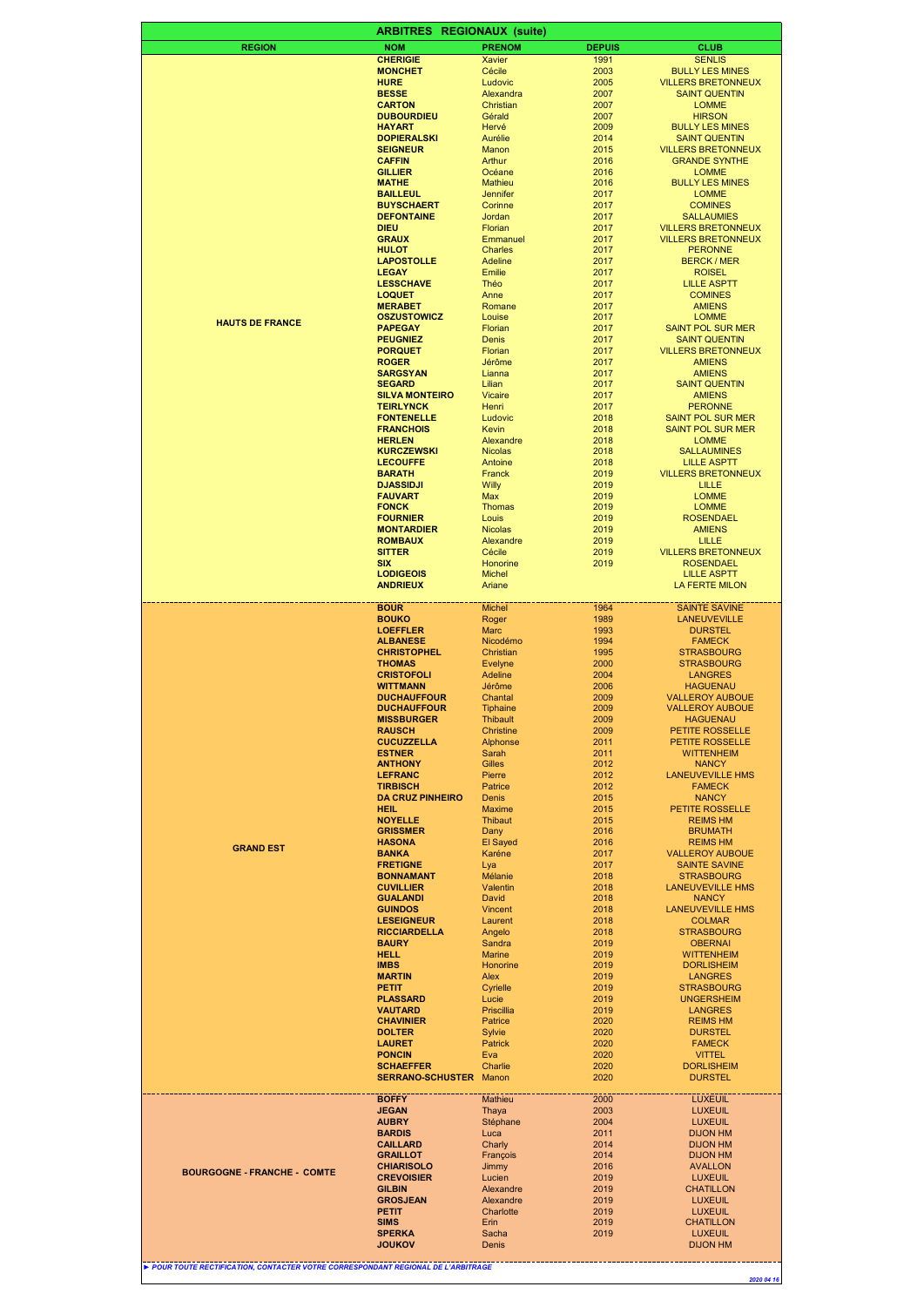|                                 | <b>ARBITRES</b>                     | <b>REGIONAUX (suite)</b> |               |                                                |
|---------------------------------|-------------------------------------|--------------------------|---------------|------------------------------------------------|
| <b>REGION</b>                   | <b>NOM</b>                          | <b>PRENOM</b>            | <b>DEPUIS</b> | <b>CLUB</b>                                    |
|                                 | <b>VINCENT</b>                      | <b>Bernard</b>           | 1976          | <b>ANSE</b>                                    |
|                                 | <b>BELLON</b>                       | Luc                      | 1996          | <b>CREST</b>                                   |
|                                 | <b>BOYER</b>                        | Annabelle                | 1998          | <b>PIERRELATTE</b>                             |
|                                 | <b>BAILLY</b>                       | <b>Vincent</b>           | 2007          | <b>CLERMONT FERRAND SC</b>                     |
|                                 | <b>RUGGIERO</b>                     | Angelo                   | 2007          | <b>PIERRELATTE</b>                             |
|                                 | <b>JAUNE</b><br><b>DUMAS</b>        | André<br>Gérémy          | 2010<br>2016  | <b>SAINT MARCELLIN</b><br><b>VALENCE</b>       |
|                                 | <b>BAILLET</b>                      | Valentin                 | 2017          | <b>SAINT BALDOPH</b>                           |
|                                 | <b>BRUYNINCK</b>                    | Lise                     | 2017          | SAINT QUENTIN FALLAVIER                        |
|                                 | <b>DOMINGUEZ</b>                    | Gaetan                   | 2017          | <b>GAULOISE de VAISE</b>                       |
|                                 | <b>JOFFRET</b>                      | <b>Teddy</b>             | 2017          | <b>SAINT MARCELLIN</b>                         |
|                                 | <b>MANCEL</b>                       | Yann                     | 2017          | <b>VAULX EN VELIN</b>                          |
|                                 | <b>MENDES</b>                       | Joshua                   | 2017          | <b>SAINT MARCELLIN</b>                         |
|                                 | <b>PARENTI</b>                      | Elora                    | 2017          | <b>L'ARBRESLE</b>                              |
|                                 | <b>ROBERT</b>                       | Damien                   | 2017          | <b>SAINT MARCELLIN</b>                         |
|                                 | <b>SAINT AIME</b><br><b>SANJUAN</b> | Sahra<br>André           | 2017<br>2017  | <b>VAULX EN VELIN</b><br><b>VIRIAT</b>         |
|                                 | <b>BARBIER</b>                      | <b>Clarisse</b>          | 2018          | <b>VAULX EN VELIN</b>                          |
|                                 | <b>CELLETTE</b>                     | Jenny                    | 2018          | <b>BOURG DE PEAGE</b>                          |
| <b>AUVERGNE - RHONE - ALPES</b> | <b>CHAUTIN</b>                      | Marléne                  | 2018          | <b>ANSE</b>                                    |
|                                 | <b>GAZE</b>                         | William                  | 2018          | <b>ANSE</b>                                    |
|                                 | <b>GUENNEC</b>                      | Edith                    | 2018          | <b>BOURGOIN JALLIEU</b>                        |
|                                 | <b>KERAUTRET</b>                    | Yann                     | 2018          | <b>VAULX EN VELIN</b>                          |
|                                 | <b>LAROIX</b>                       | <b>Adeline</b>           | 2018          | <b>CHARLIEU</b>                                |
|                                 | <b>MANTAROPOULOS</b>                | Marie                    | 2018          | <b>SAINT MARCELLIN</b>                         |
|                                 | <b>ROBLES</b><br><b>ROLLET</b>      | Sébastien                | 2018<br>2018  | <b>BOURG DE PEAGE</b>                          |
|                                 | <b>VERNIN</b>                       | Anais<br><b>Nicolas</b>  | 2018          | <b>VAULX EN VELIN</b><br><b>VAULX EN VELIN</b> |
|                                 | <b>KHERRAF</b>                      | Léa                      | 2019          | <b>GAULOISE DE VAISE</b>                       |
|                                 | <b>LAGARDE</b>                      | Logan                    | 2019          | <b>AUBENAS</b>                                 |
|                                 | <b>MOUNIER</b>                      | Camille                  | 2019          | <b>L'ARBRESLE</b>                              |
|                                 | <b>NAUDIN</b>                       | Franck                   | 2019          | <b>VALENCE</b>                                 |
|                                 | <b>PICOT</b>                        | Zéline                   | 2019          | <b>SAINT BALDOPH</b>                           |
|                                 | <b>PICOT</b>                        | Zianne                   | 2019          | <b>ST BALDOPH</b>                              |
|                                 | <b>PINEAU</b>                       | Jules                    | 2019          | <b>CLERMONT FERRAND AS</b>                     |
|                                 | <b>REBIERE</b><br><b>GARNIER</b>    | Gustavo<br>Camille       | 2019<br>2020  | <b>VAULX EN VELIN</b><br><b>OYONNAX</b>        |
|                                 | <b>PERARD</b>                       | Olivier                  | 2020          | <b>TOURNUS</b>                                 |
|                                 | <b>TERME</b>                        | Françoise                | 1985          | AIX EN PROVENCE AT                             |
|                                 | <b>CANESTRIER</b>                   | Jean                     | 1995          | <b>MONACO</b>                                  |
|                                 | <b>GOURRIER</b>                     | <b>Benoit</b>            | 1996          | <b>MONTEUX</b>                                 |
|                                 | <b>LEDANT</b><br><b>THOMAS</b>      | John<br>Laurent          | 2003<br>2003  | <b>MENTON</b><br><b>MONTEUX</b>                |
|                                 | <b>CHAUBET</b>                      | Jean-Paul                | 2010          | <b>ISTRES</b>                                  |
|                                 | <b>HELOISE</b>                      | Quentin                  | 2012          | <b>TOULON</b>                                  |
|                                 | <b>CHEPIS</b>                       | Antoine                  | 2013          | <b>MARSEILLE</b>                               |
|                                 | <b>DURAN</b>                        | Sandra                   | 2013          | <b>DRAGUIGNAN</b>                              |
|                                 | <b>PLANCQ</b><br><b>COULLET</b>     | Deborah<br>Anthony       | 2014<br>2015  | <b>VILLENEUVE LOUBET</b><br><b>MONTEUX</b>     |
|                                 | <b>FOLCHER</b>                      | Guilhem                  | 2015          | <b>VILLENEUVE LOUBET</b>                       |
|                                 | <b>LANDAIS</b>                      | <b>Alexis</b>            | 2015          | <b>VILLENEUVE LOUBET</b>                       |
|                                 | <b>MAILLOT</b>                      | Asia                     | 2017          | <b>TOULON</b>                                  |
|                                 | <b>VIALA</b>                        | Caroline                 | 2017          | AIX EN PROVENCE AP                             |
|                                 | <b>ZAKRZEWSKI</b><br><b>BASSET</b>  | John<br>Thomas           | 2017<br>2018  | MARSEILLE BC<br>AVIGNON-SORGUES                |
|                                 | <b>CHOMIENNE</b>                    | Cyril                    | 2018          | <b>ISTRES</b>                                  |
|                                 | <b>DE BARROS</b>                    | Clara                    | 2018          | <b>ISTRES</b>                                  |
| <b>SUD</b>                      | <b>DE BARROS</b>                    | <b>Nathalie</b>          | 2018          | <b>ISTRES</b>                                  |
|                                 | <b>LE NAGARD</b>                    | Romain                   | 2018          | <b>MARSEILLE</b>                               |
|                                 | <b>MAILLOT</b><br><b>PADOVANI</b>   | Bahia<br>Julien          | 2018<br>2018  | <b>TOULON</b><br><b>ISTRES</b>                 |
|                                 | <b>ABRIL</b>                        | Manon                    | 2019          | <b>DRAGUIGNAN</b>                              |
|                                 | <b>ARNAUD</b>                       | Martin                   | 2019          | <b>TOULON</b>                                  |
|                                 | <b>BOYER</b>                        | Noemie                   | 2019          | <b>MONDRAGON</b>                               |
|                                 | <b>DAVAL</b>                        | <b>Bertrand</b>          | 2019          | AIX EN PROVENCE - UBC<br><b>DRAGUIGNAN</b>     |
|                                 | <b>DELAHAYE</b><br><b>FAGOT</b>     | Elodie<br>Alice          | 2019<br>2019  | SALON DE PROVENCE - CB                         |
|                                 | <b>GAMBIEZ</b>                      | <b>Mathilde</b>          | 2019          | SALON DE PROVENCE - CB                         |
|                                 | <b>LANGLOIS</b>                     | Colin                    | 2019          | <b>TOULON</b>                                  |
|                                 |                                     | Mathieu                  | 2019          | <b>DRAGUIGNAN</b>                              |
|                                 | <b>LLORENS</b>                      |                          |               |                                                |
|                                 | <b>MAATOUG</b>                      | Farid                    | 2019          | <b>HYERES</b>                                  |
|                                 | <b>NICOLEAU</b>                     | Stéphanle                | 2019          | AIX EN PROVENCE AT<br><b>MARSEILLE BC</b>      |
|                                 | <b>CANOVAS</b><br><b>VILLEMINOT</b> | Elodie<br>Alex           | 2019<br>2019  | SALON DE PROVENCE - CB                         |
|                                 | <b>VANDHAMME</b>                    | David                    | 2020          | <b>FREJUS Crossfit</b>                         |
|                                 | <b>VICENTE</b>                      | François                 |               | <b>AVIGNON-SORGUES</b>                         |